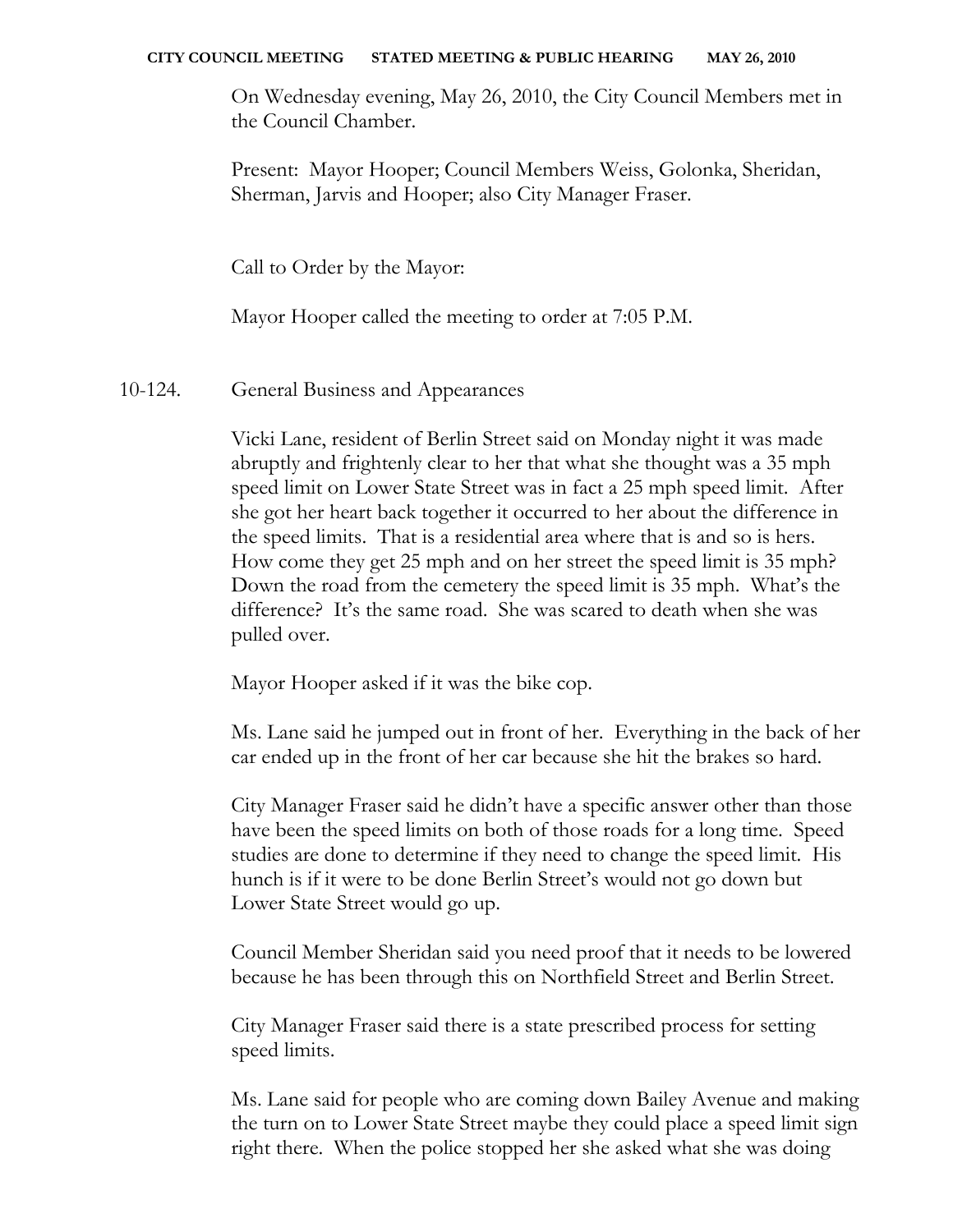wrong because she thought it was 35 mph. She also thanked the city for the nice new Don't Walk signs. They're great.

- 10-125. Consideration of the Consent Agenda:
	- a) Consideration of the Minutes from the May 12th, 2010 Regular Meeting.
	- b) Consideration of becoming the Liquor Control Commission for the purpose of acting on the following:

Catering permit for Vermont Hospitality Management d/b/a New England Culinary Institute for a reception and dinner on May 27, 2010, at the T. W. Wood Art Gallery at the Vermont College of Fine Arts from 4:00 to 10:00 P.M.

Catering permit for Vermont Hospitality Management d/b/a New England Culinary Institute for a reception and dinner on June 3, 2010, at Hopkins House at National Life from 5:00 P.M. to 10:00 P.M.

- c) Consideration of awarding an architectural professional services contract to assist the Public Works and Recreation Departments in the examination of alternatives, and preparation of a schematic design with cost estimates for the construction of new restroom facilities to serve the Montpelier Recreation Field. (Memo attached)
- d) Consideration of awarding the contract for Roadside Mowing. (Memo attached)
- e) Approval of Payroll and Bills.

General Fund Warrant dated May 19, 2010, in the amount of \$238,121.87and \$2,112.83 and May 21, 2010, in the amount of \$625.00. Council Member Golonka said he would like to pull the bathrooms for the recreation field off the consent agenda.

Motion was made by Council Member Jarvis, seconded by Council Member Sheridan to approve the consent agenda after adding the two catering permits and approval of payroll and bills. The vote was 6-0, motion carried unanimously.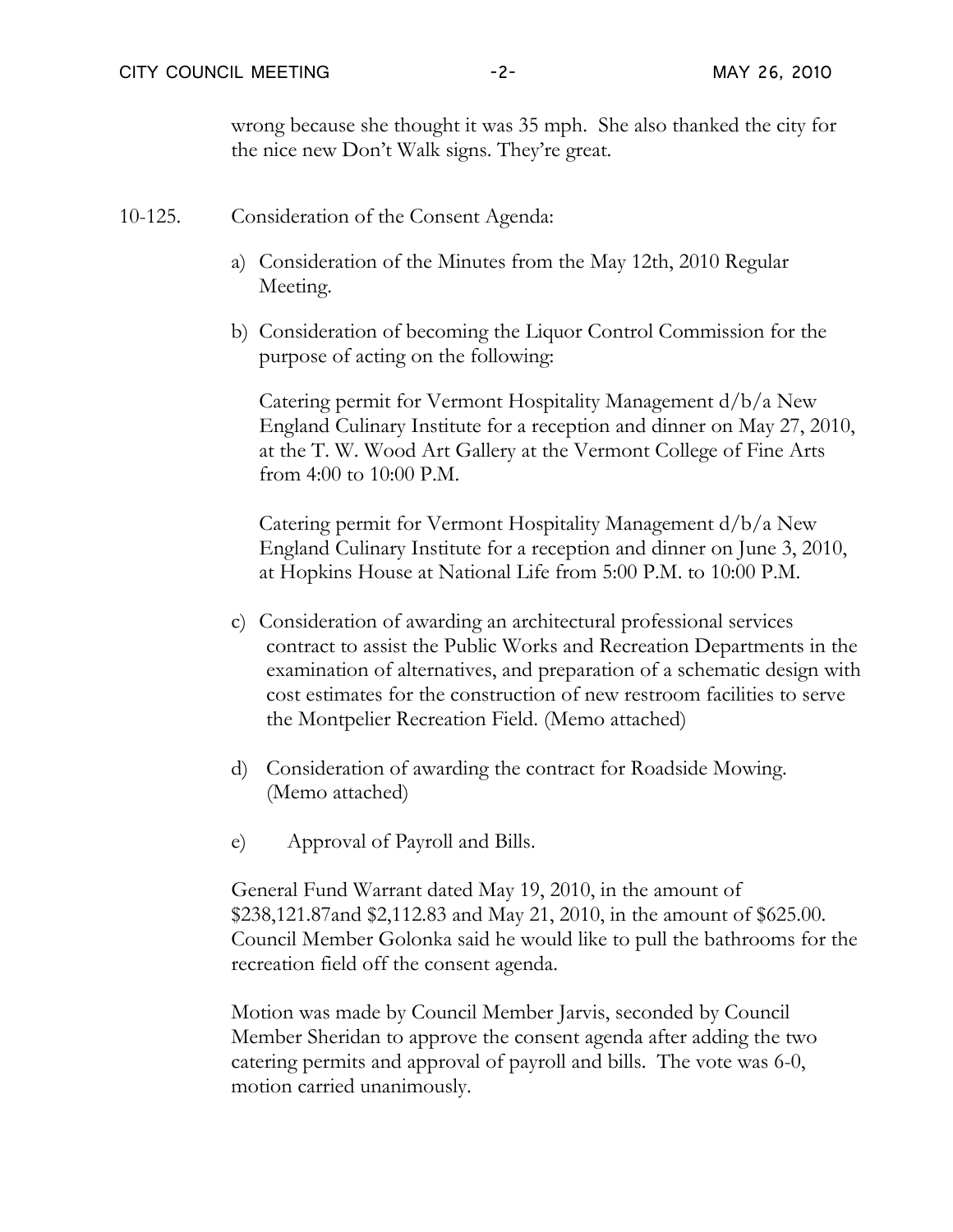10-125 (a) Consideration of awarding an architectural professional services contract to assist the Public Works and Recreation Departments in the examination of alternatives, and preparation of a schematic design with cost estimates for the construction of new restroom facilities to serve the Montpelier Recreation Field. (Memo attached)

> Council Member Golonka said this seems a little premature since they haven't had any discussions about this. He wants to be on the record that he doesn't know if he supports this and by passing this resolution to hire a consultant it almost sends the message that we are supporting the renovation of the bathroom. Given the state of our streets and sidewalks he is a little concerned we don't have the money for a major expansion of that facility. He understands the Mountaineers use it for 22 games, but he is concerned that by passing it today that it would send a premature message. He isn't saying he wouldn't support it, but he doesn't know where the funding is going to come from.

> Council Member Sheridan said this is in a response to a complaint, although not a formal one, from Heaton Woods that they have people who would like to go to the Mountaineer games but there aren't accessible bathrooms. That is what prompted discussion of it. They aren't going to be able to get it done for this season which starts next Friday night. It is also a study to determine what the bathroom needs are there. They are looking at probably two accessible bathrooms. The bathrooms there now are really in bad shape. Basically, it is an ADA issue

Council Member Jarvis asked if there had been discussion within the committee about where the funds will come from for the actual construction of the bathrooms.

Council Member Sheridan there is \$5,000 in the capital budget. He is going to reach out to a couple of contractors who are big fans of the Mountaineers and see if they can get some in-kind donations to help with this project. We need to know how much it is going to cost first

and have a design. There is plumbing, wiring, etc. so it needs to be laid out. They are talking about place the bathrooms under the grandstands. Council Member Jarvis said this isn't redoing what is there but adding additional bathrooms.

Council Member Sheridan said it has been determined that those buildings can't be made accessible and you would have to start from scratch. They look at this as a cheaper alternative.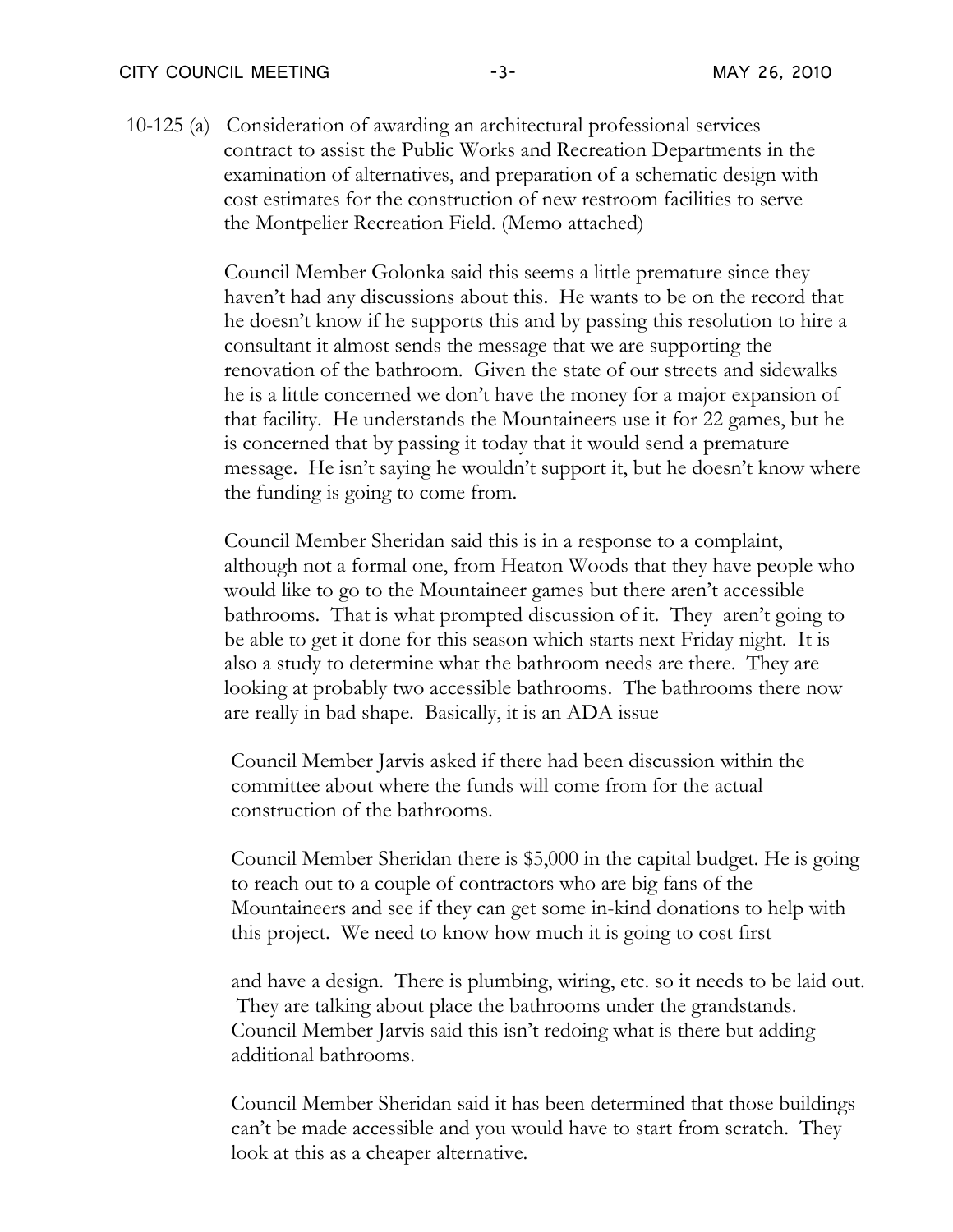Council Member Golonka asked what the Mountaineers' position on this was and have they looked at porta potties for the 22 games.

Council Member Sherman said they are using porta potties this year.

Council Member Weiss said he is a member of the Mountaineers Board. He said he does not gain financially from this discussion or whatever vote so he doesn't think he has a conflict. The recreation field and the current bathrooms are used from the beginning of the spring season to the end of the fall season by 50,000 people. Most of them are not Mountaineers. Mountaineers have 22 games, and they generate about 1,000 people per game. There is Little League there and we have to be in compliance with them. There are the folks who play tennis and they use the same bathrooms. This year for the first time in history the Recreation Department and the Vermont Principals Association have entered into an agreement and the Fourth High School State Championship games are to be played in Montpelier on that field, and there will be another 4,000 or 5,000 people coming out. There is no doubt that we have to be in compliance with ADA. Jim's committee could have looked at other priorities, but this was instigated in terms of a complaint. Had it been a formal complaint its whole use for the remainder of the year on that field would not have been allowed. The people have filed an agreement that it would be a suggestion for a need and not a formal complaint. The monies that are being asked for right now are to put in progress a plan for the coming season. For this season in its entirety there will be two handicap accessible porta potties.

Council Member Sheridan said his committee wants to make this their first project because they want to have a high profile project that definitely shows that the City of Montpelier is taking ADA seriously.

They wanted it to be where there are a lot of people using it. They want to use this project to raise awareness for ADA as well as fill a need. The city is going to need to show a little more than just creating some parking spots that they are going to take seriously the ADA requirements in front of them. They tried to look at something that would make a big impact and affect a lot of people as well as putting us on the map to show that we are serious about this. Everybody on the committee was unanimously in favor of it.

Council Member Golonka said he is a little concerned about the process. Usually, when proposals are submitted or when they go out to bid, but it sounds like the committee has already had an RFP process and received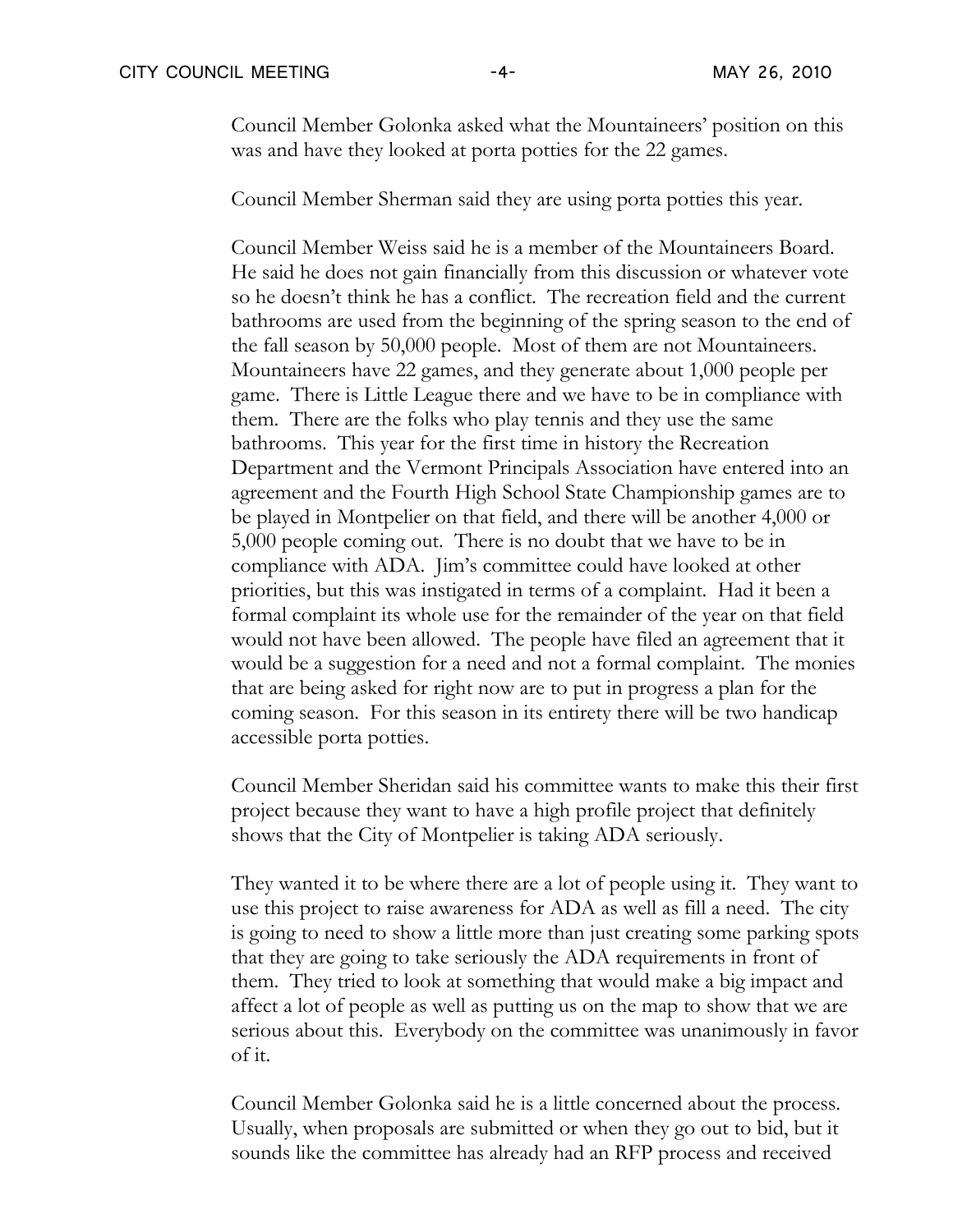two proposals. To him that raises questions in regard to whether we have followed our city policy with regard to our RFP process because usually the Council does approve those.

Council Member Sheridan said this is no different than the RFPs for trucks or anything else. Let's face it; Public Works has a number of things that are like this that come before the Council.

Council Member Jarvis said those are ones they approved in the budget ahead of time, and this is not a project that has been preapproved.

Council Member Sheridan said there is \$5,000 in the capital budget.

Council Member Jarvis said she thinks Tom's point is that the Council needs to talk about it before we have it on the Consent Agenda moving forward with the project.

Council Member Golonka said they are going to get a recommendation that says you need to build this new facility for \$50,000 to \$70,000. His concern is that the Council didn't have that discussion beforehand and it sounds like we have already preapproved the renovation of the bathroom facilities. He doesn't want to make that statement right now because he doesn't feel he has enough information. He is concerned that this is the first time they are hearing about it.

Council Member Sheridan said he has talked about this in one of his reports.

Council Member Golonka said they have never approved any RFP

process.

Council Member Sheridan said he has said this is the project they wanted to do and they were going to move forward with it. It's not the first they are hearing about it.

Council Member Golonka said it has never been on the agenda.

Mayor Hooper said they need to figure out how and if they are going to move forward. She also had a reaction to the price because typically architectural drawings are about 10 percent of the cost of the project so she arrived at a \$45,000 to \$50,000 price tag. One of the other questions she had about this is that yes, it is a city entity and city obligation. Most of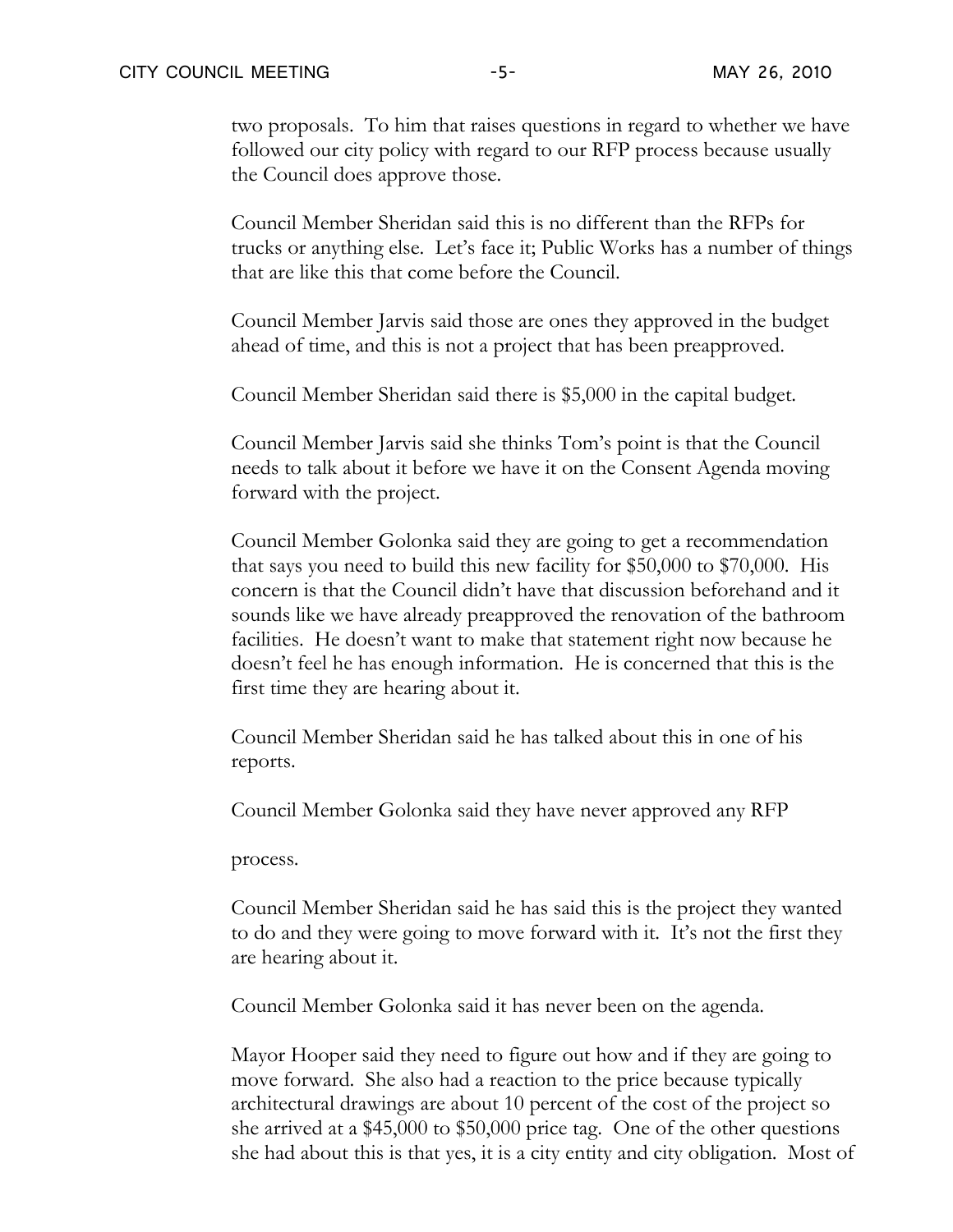the things that are held up there is the Recreation Department's responsibility so there ought to be a direct relationship with the Recreation Department. Perhaps one way to handle this would be with the explicit direction that we also expect the committee to come back to the Council with a proposal for how it is going to be paid for not out of our capital budget but other pots of money.

Council Member Sheridan said this is just the design phase. They totally expect to sit down when they get the price and figure out how it will be done. They need to know how much it will cost before they start thinking about where they are getting the money from.

Mayor Hooper said she would suggest that in the conversations with the designers that some direction be given in terms of our limitations in being able to do this work.

Council Member Sheridan said Tom McArdle, Arnie and he met with Tom Latham and indicated that they weren't looking for any Taj Mahal but something that meets the ADA requirements and works as accessible bathrooms. He was the one who said this doesn't need to be anything real fancy. It just needs to meet all of the specifications. He is totally aware we are limited with funds. That is why they are talking about putting it under the stands so there won't have to be a roof that withstands the snow and weather.

Council Member Golonka asked Alan Weiss as a member of the Mountaineers Board does he know how much they are paying this summer.

Council Member Weiss replied \$4,500 per year on a lease which would expire in 2016.

Council Member Golonka said they contracted this year to have porta potties for the Mountaineer games. He wants to know the cost they are paying for them.

Council Member Weiss said at the present time zero. What the Mountaineers have done is to tell Jim and others that they will contribute a minimum of \$1,500 towards the project. The project will not be built in FY 2011 funds but FY 2012 funds.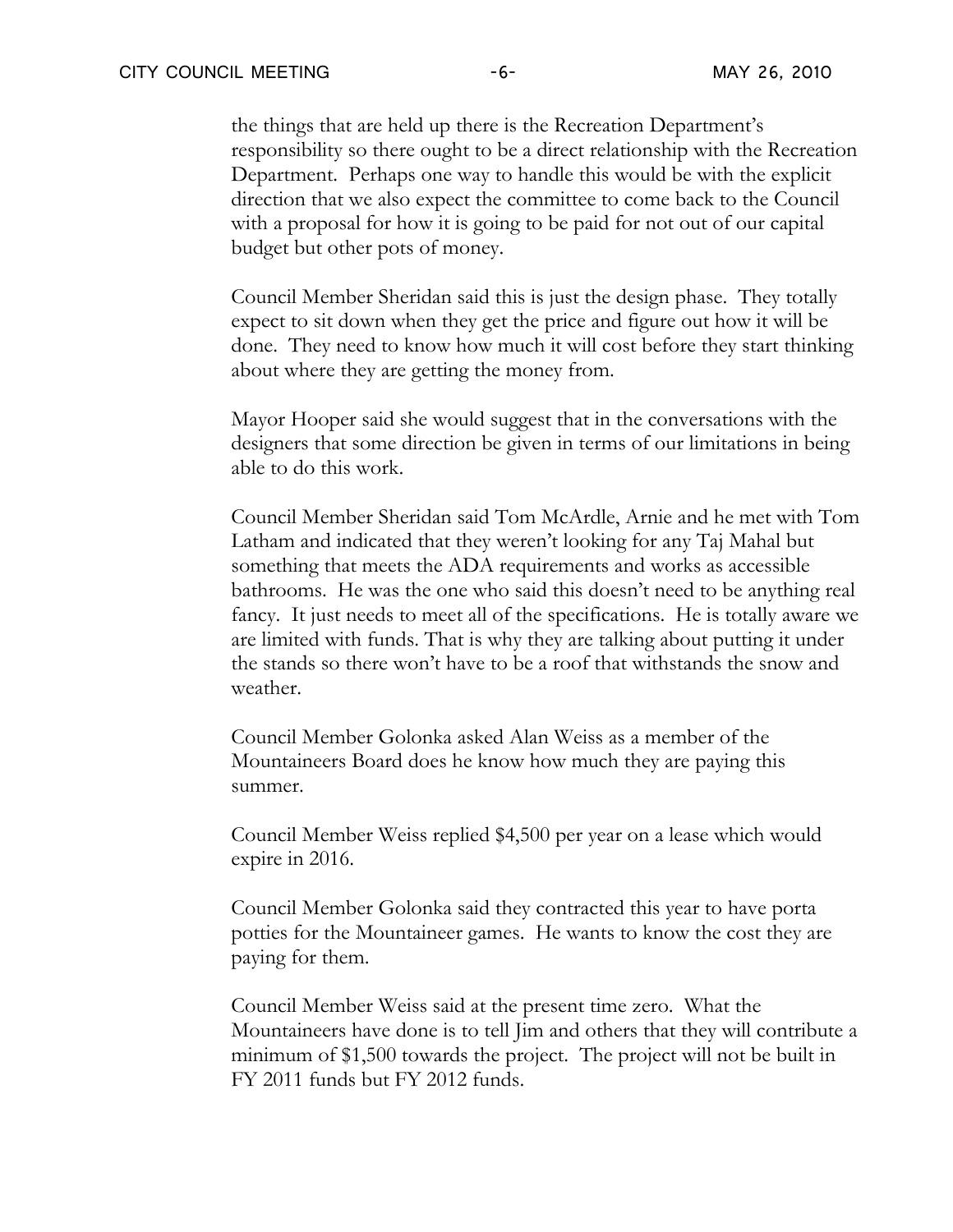Council Member Jarvis said she would say there would be a good chance that some of the Council would be looking for some of this money to come from the Recreation Department.

Council Member Sheridan replied absolutely.

Council Member Jarvis asked if there had been discussions with them about this.

Council Member Sheridan said they have been a party to this during the whole time. Arnie has been at all of the meetings. They have been on board and a part of this all along. He doesn't expect they think this will be done for them for nothing.

Council Member Sheridan moved that the Council approve awarding the contract to assist the Public Works and Recreation Department in examining alternatives and preparation of a schematic design with cost estimates for the construction of new accessible restroom facilities at the recreation field. Council Member Weiss seconded the motion. The vote was 6-0, motion carried unanimously.

10-126. Development Review Board Appointments (One Vacancy)-

a) No applications.

Mayor Hooper reported there is a vacancy because Jeremy Hoff who is a member is moving out of town. We haven't received any applications. They have asked both of their alternates if they would be

interested and they aren't able to step up to the position. Because we don't have anyone to appoint they should move on and re-advertise. Council members should put our their feelers to their friends, neighbors and colleagues.

10-127. Design Review Committee Appointments (One Vacancy)-

a) One application:

Katharine Jean Coffey-application attached.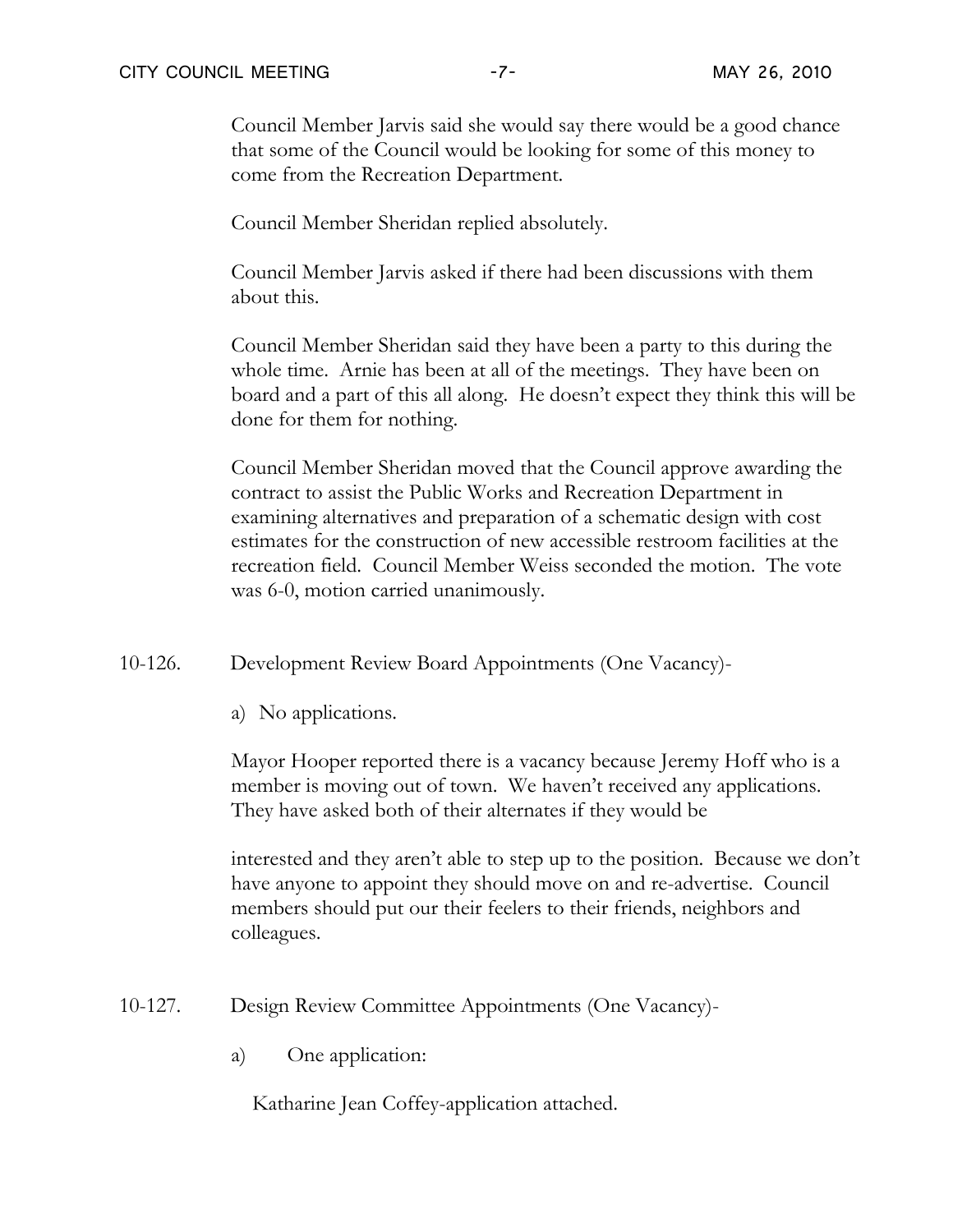Motion was made by Council Member Jarvis, seconded by Council Member Sheridan to appoint Katharine Jean Coffey to fill the vacancy on the Design Review Committee. The vote was 6-0, motion carried unanimously.

## 10-128. Administration on Aging: REACH Report

Representatives from the U.S. Administration on Aging will brief the City Council on progress with the REACH grant and answer questions about the national program.

Recommendation: Receive report, discussion, and direction to staff if necessary.

Gwen Hallsmith, Director of Planning and Development, said right now they are in the middle of two concurrent activities on the REACH program that were scheduled simultaneously so they could benefit from each other. One is a site visit from the New York Visiting Nurses Association. They have the contract with the Administration on Aging to offer technical assistance and oversight on the grant. They are the ones who help us with communication and technical matters. They give us feedback. They are here as well as representatives from Time Banks USA, who is one of our partners on the project, and they have brought representatives from Time Banks all over the country to give us some training on how to do this. They have a couple of things they would like to report on.

They will start with Chris Gray, the Executive Director of Time Banks USA, and of course without their involvement we wouldn't have this grant. They brought the idea to us and the opportunity and have been enormously helpful.

Christine Gray, CEO of Time Banks USA, said they have spent the last two days working with the REACH team, and it has been quite inspiring. The Care Bank model was developed a few years ago and was taken around the country to some very significant forums and thrashed out theoretically, but you in Montpelier and Vermont who are the people who are pioneering this. This is meeting the challenge of seniors aging in their homes and in their communities and being supported to do so. We have a network of Time Banks around the country meeting all kinds of challenges but none to step forward to really tackle this growing national challenge. This is a very exciting moment for them. What they learn from Montpelier in this pioneering approach will be a mutual learning process that will be shared around the country.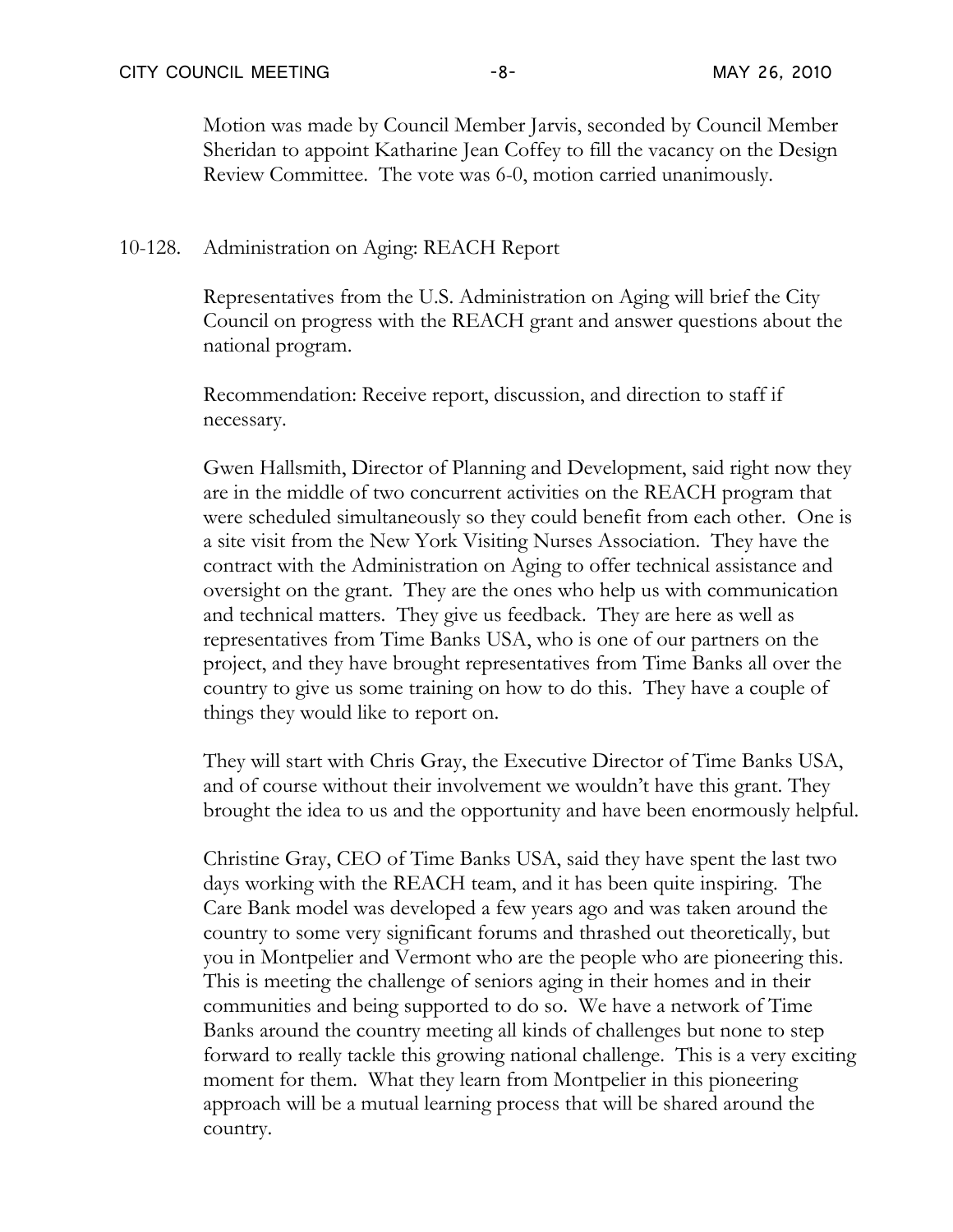Merlin Kettering (???) from Tacoma Park, Maryland near Washington, D.C., said he is a senior associate with Time Banks USA. He brings years of experience in international development for community development levels in many countries to bear with the Time Banks Network, its outreach and its training. It is his honor to be in Montpelier's beautiful city. He can see that it is an enviable place to live and call home. They are excited about REACH because they believe this Care Bank will help you tap the time and talents and leverage the power of reciprocity so that it is as enviable for seniors and elders as it is for everyone else. We commend you for taking that initiative. We commend the persistence that you have already shown and Gwen has shown in her leadership to be able to pursue that vision. Their task the last couple of days has been to do some training with your team about the fundamental concepts and practices of time banking, care banking and coproduction, and help with strategic visioning and planning for REACH. They have brought relevant knowledge and experience from other Time Banks and seen how it comes to bear for you, and they think there are some strategies that will be effective for moving forward. They really do commend you. They are impressed by the team that has been chosen to lead this initiative. They were impressed today by the spirit of collaboration and excitement by potential partners and team to learn more about REACH. Time Banks USA is pleased to be associated and they promise they will help make it a productive and fruitful relationship, and they are confident that the vision of REACH can be reached.

Planning & Development Director Hallsmith said another one of their trainers who came all the way from Oakland, California is Kathy Provost who comes from Community Exchange and Time Banks affiliated with a hospital in Pennsylvania. It has been in existence for 10 years so she has brought a lot of her story as well.

Kathy Provost said she loves being here and the first time being here not ever seeing the snow. She is here as a representative and as an ambassador for Time Banks USA, which is a new role for her, even though she has been with Time Banks for 10 years. She has been able to share a lot of the experiences she has gone through and their growing pains. Being affiliated and funded through a hospital is kind of rough to be out there in the community. They are at a real wonderful changing point this year. They just got re-funded for three more years. However, they would like to see community exchange take a little bit different spin. She is going to be taking back Care Banks to their hospital CEO. She thinks this is a fabulous opportunity for them to reach out into their community a little bit more than they already have been doing, especially with their clinical partners. She learned a lot from the group and they are going to be fabulous with this program. She plans to keep in touch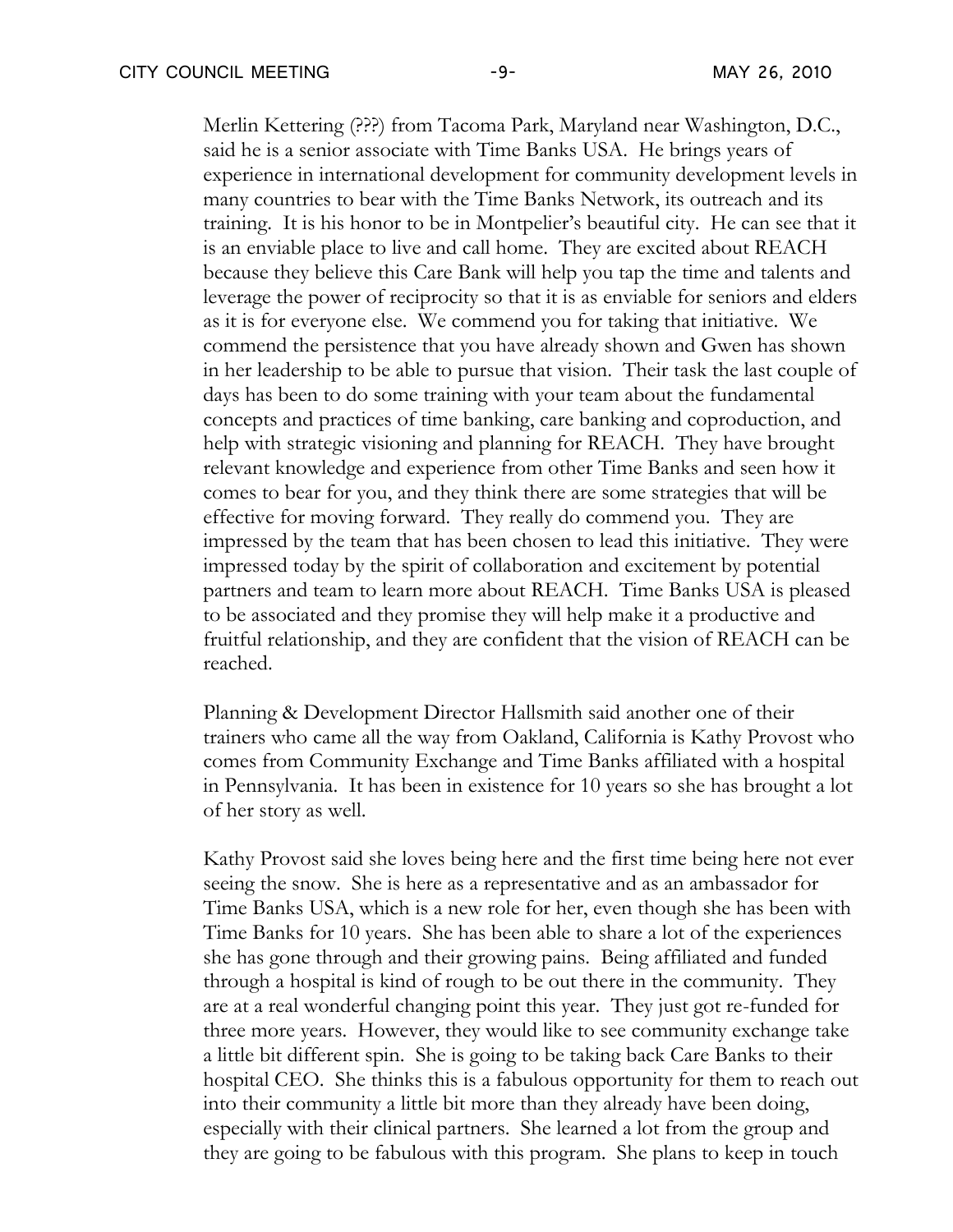with them throughout the whole process. She is looking forward to rolling this out in Pennsylvania. Thank you Montpelier for allowing this to happen.

Cheryl Walton from the Time Bank in Oakland, California. She is a public health professional. A few years ago they started a project of the Spring Park Time Bank which she developed in partnership with Alameda County Public Health Department in the City of Oakland and all of the programs within the city, such as CEDA and Parks and Recreation and Human Service and Public Works. Along with their schools and community based organizations a lot of partnerships were developed in order to implement ways to address their social, economic and environmental issues so their communities could be a lot healthier and have healthier lifestyles. The REACH project has been a wonderful experience for her as well. She has also been inspired by the team. Montpelier has a wonderful team in terms of the talents and skills they bring because when you do a training and facilitating you get to know the people who you are training because they begin to share what they will bring to your experience here. It has been quite an experience. She will be available to continue to provide technical assistance as they move forward. She is also inspired to go back home herself and take a Care Bank model to the Bay Area. They have five counties in the Oakland/San Francisco Bay area and the Public Health Department and she wants to bring this idea to them as well so they may be replicating Montpelier's model as well. As a Time Banks USA Board Member she wants to welcome Montpelier to the National Time Banks Network.

Planning & Development Director Hallsmith said the Visiting Nurses Association are here as well. Mia Oberly is here representing them. They are enormously helpful to us as we move through this implementation process and are overseeing all 14 of the grants that were given nationwide to do these innovative programs.

Mia Oberly said this is her first City Council meeting. In 2009 the US Administration on Aging, which is part of the Department of Health and Human Services, issued a request for proposals that was entitled "Community Innovations for Aging in Place." This RFP yielded more than 200 applications for a \$15 million national demonstration three-year competitive grant program and only 14 grants were actually awarded, including REACH. The awardees ranged from New Hampshire to Alaska so there is quite a spread. REACH is the only grantee working on a time bank model that allows people of all ages to exchange services, to give and receive, with a special focus on filling service gaps for older adults so they can age in place. The Visiting Nurse Service of New York also received a grant through this demonstration project to provide assistance to the 14 communities that were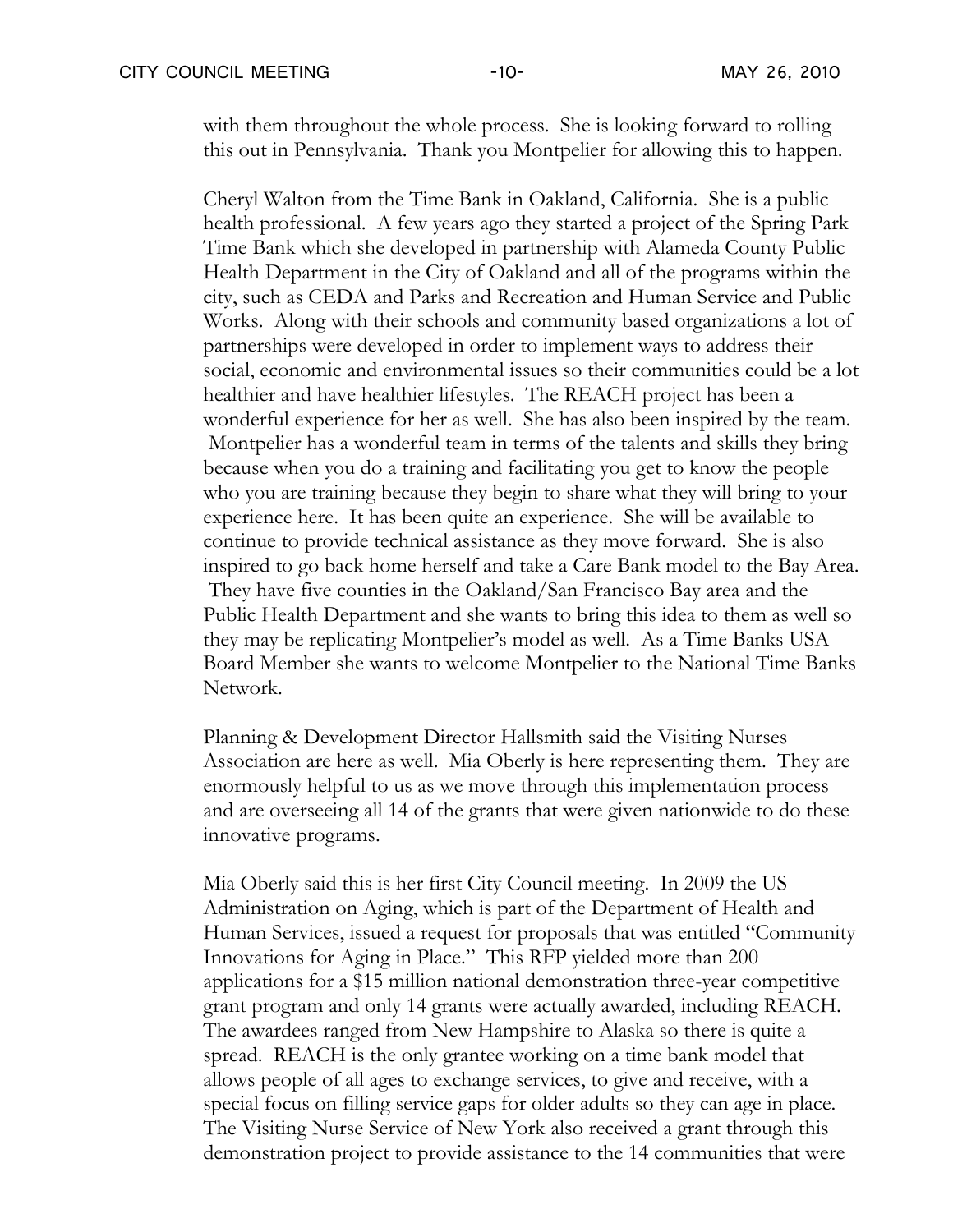funded. More importantly, perhaps, to extract lessons learned so we can use this wonderful work, including REACH, and that they can serve as models for other communities throughout the country. That is very much the point of this grant program.

The purpose of their site visit here is to learn more about the community, the organizations and people involved in REACH, and to work with them to begin to define how they can be of assistance.

REACH is a project that is very much in line with the priorities of the Administration on Aging, the Department of Health and Human Services and the Obama Administration specifically around the 2009 year of community living. That is exactly when these grants were awarded. Momentum is really gaining to keep people with disabilities and older people living in their homes and the communities of their choice for as long as possible. They are really impressed that the City of Montpelier is leading this effort and already has so many critical partners involved. They look forward to helping where they can and learning from their model and disseminating it throughout the United States.

Yesterday she was in a meeting in Washington, D.C. with high level officials from the Department of Health and Human Services, the Office of Management and Budget and the Department of Housing and Urban

Development. The topic of the meeting was developing affordable housing with support of services and three states were featured the whole day. One was Oregon, one was Pennsylvania, and the third was Vermont. She said she wanted to commend them on all of the work they have done in this area. It is a very high priority right now in Washington and you are very well represented by some wonderful people from the state.

The REACH Project is like another opportunity to get on to the national stage that way so they are really looking forward to working with Montpelier and learning from us.

Planning & Development Director Hallsmith introduced the two REACH Team members, Rachel and Suki. They have been in this training and great to work with. Rachel is the Membership and Development Director and Suki is the new Consulting Coordinator.

Suki said the past few days have been amazing and just an overwhelming amount of fabulous ideas. Her whole being is swimming with these ideas so she is really looking forward to the work. She feels very passionate about this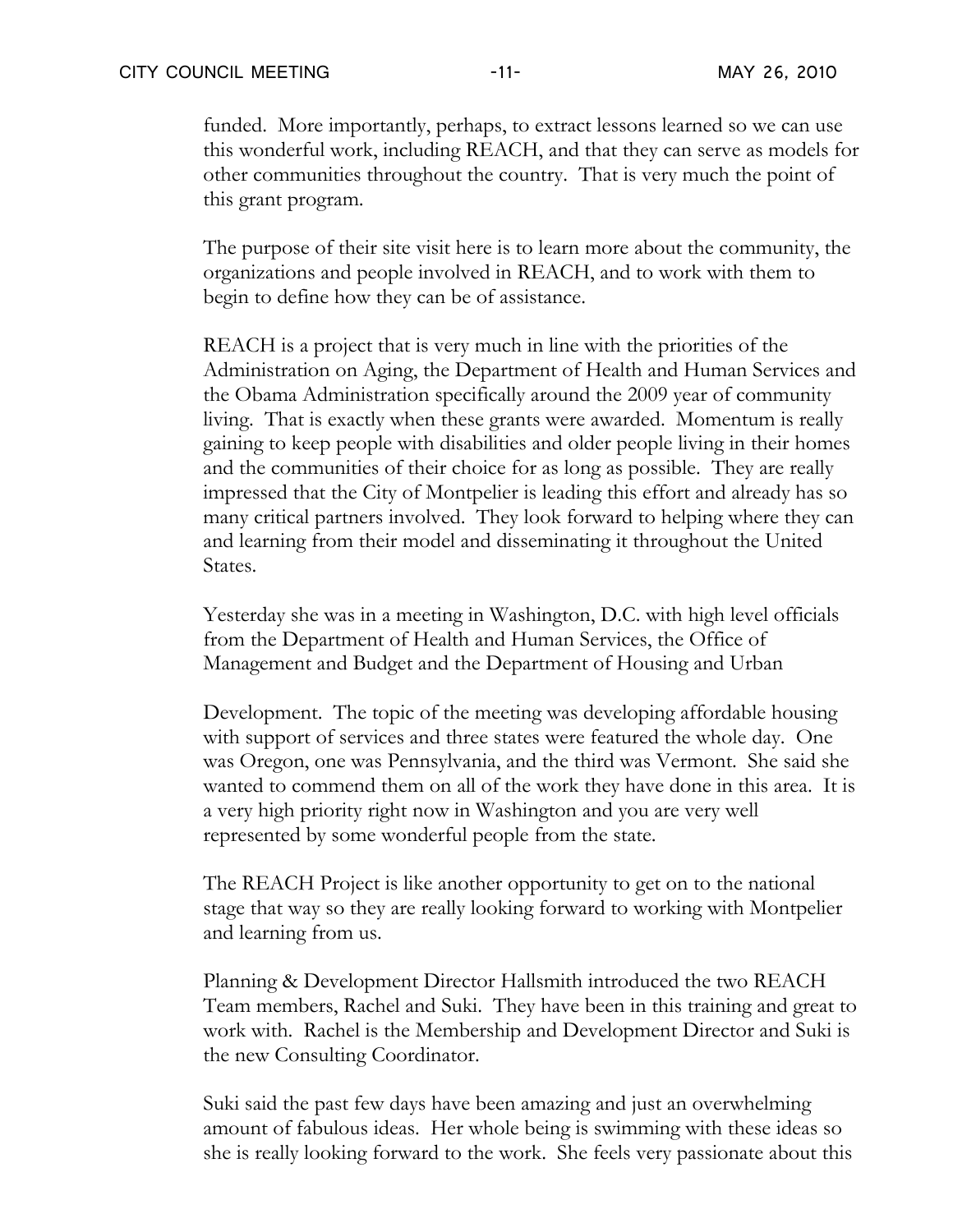project. Yes, it is a pilot project; it is very innovative and pioneering. She feels like she is flying an airplane that is a convertible. At the same time doing something that is so new like this she is very excited about doing it. She enjoys doing the visioning part of it and also reaching out to their other community members. She was amazed and happy today when they had a luncheon at their office and there were a lot of people in attendance. It was wonderful to see all of those community members in one place and talking to each other. She is excited and looking forward to implementing this budget.

Rachel Price thanked the City Council for having them and being willing to jump off the cliff to try this new thing out. There is a great deal of trust and respect that she feels being empowered to do this kind of thing. It is near and dear to her heart as somebody who likes to get things off the ground that are maybe a little out of the box. She likes starting new things and doing new things that are community based and innovative and good for business and people. There was a huge turnout today. Their office is at 138 Main Street, right across from the Kellogg Hubbard Library. They are working on a web site – REACHV.org and would like some feedback. They want to represent what would be the most helpful for the community. She lives in Montpelier and cares about the folks in Montpelier. She has a background in community based arts, nonprofit development and in the education systems. Working with folks with disabilities and folks to help them age in place is really important work, and as we see the demographics shift towards folks in our community over 50, representing 50 percent of the population, this isn't just going to be something that is sort of an interesting idea but something we will all really need. Thanks for ushering them through it, and they hope to do very well.

Council Member Sheridan thanked Suki and Rachel for coming to the brainstorming session on the Senior Center and showing their interest.

Suki said as they move forward identifying and meeting with their community partners the Montpelier Senior Activity Center is right front and center as one of their major partners. They believe they will be intimately involved with the Senior Center. She has lived in this community for 14 years and her children have grown up here. Her son has developmental disabilities and works at a pizza place in town. She moved to Montpelier for that reason, because she knew they could live here and be accepted and her son would be a full member of this community. The REACH Project is for everyone and also for people with disabilities. That is where her background comes from. She passionately believes in this program and is very excited about it.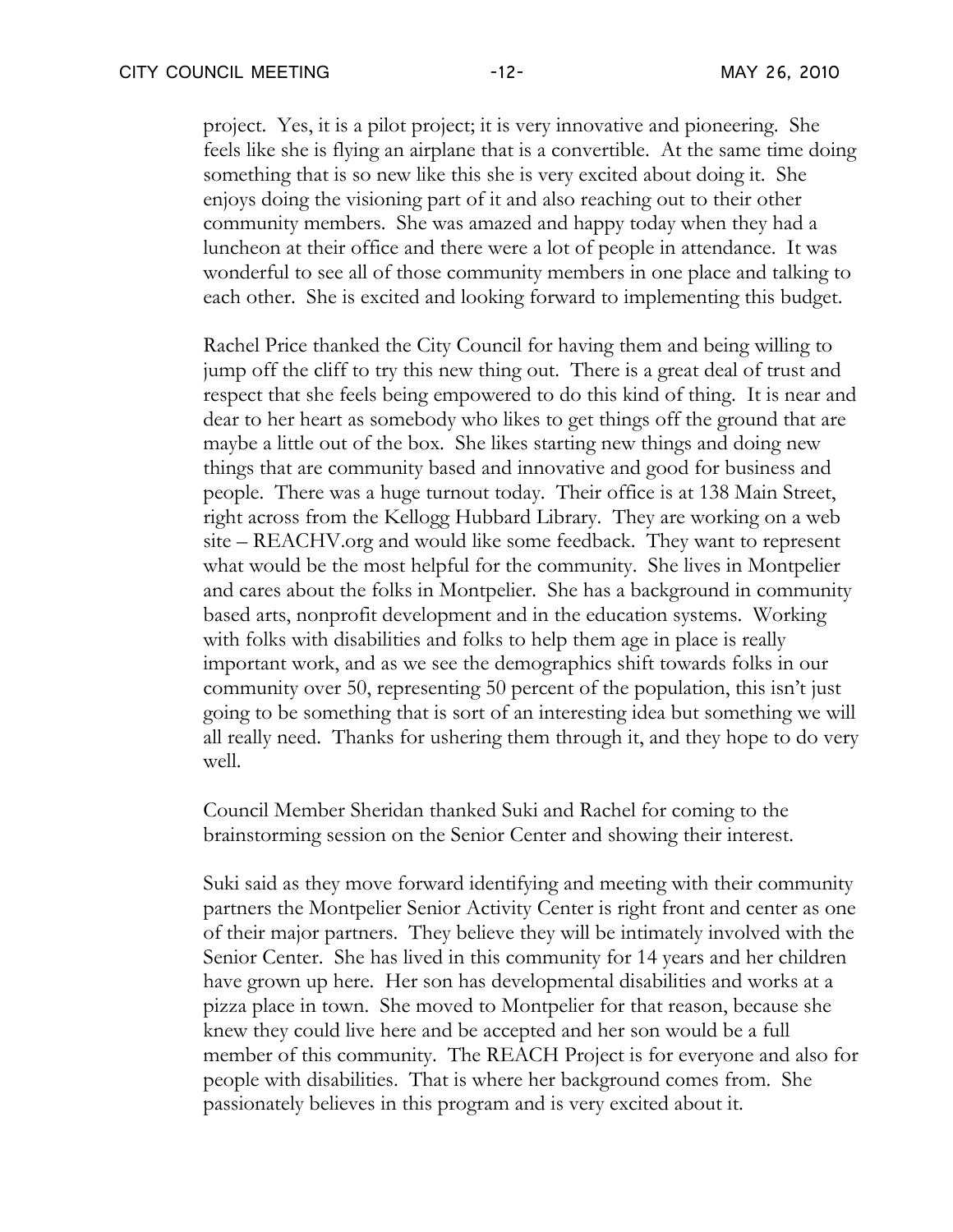10-129. Update on reappraisal Project:

- a) The City is undergoing a full reappraisal of all property values.
- b) Preliminary values are completed and have been sent to the printers.
- c) City Assessor Steve Twombly and Bill Krajeski from New England Municipal Consultants, Inc. will provide an update to the council on the project.
- d) Update will include the schedule, hearing opportunities, a review of the work to date and a summary of grand list changes and estimated tax rates.

Recommendation: Receive report, discussion, and direction to staff if necessary.

City Manager Fraser said they have been talking about the property reappraisal for awhile and he has a brief presentation for the Council. They also have the City Assessor Steve Twombly and Bill Krajeski from New England Municipal Consultants present who will fill in some of the details and answer questions.

The City Manager did a power point presentation which is attached to the minutes.

The informal hearing process is a very important step. This is not the final hearing. This is the last step of the appraisal process. That is a whole new piece. He gives credit to both Bill Krajeski and Steve Twombly. They both brought that to us as things they had done in prior communities.

He said he wanted to say thank you to City Council for supporting this and for making the decision to put these people in place. He specifically wants to thank the Citizens Committee, Karl Johnson, Vicki Lane, Jack Lindley, and Tim O'Mear. They helped interview the Assessor candidates and the Reappraisal firm candidates. They made recommendations and helped draft the RFP. They have met and talked about issues, and helped with all of the information that has gone out. He also wanted to thank the first Citizens Committee that was formed, the large group, that sort of set the tone and recommended that we do a full appraisal. Thanks to Steve Twombly, our Assessor, who came in to a very difficult situation and brought a lot of professionalism and confidence to our office. Bill Krajeski and his team have been fabulous. These folks have been out investigating every property in the city and have been inside 80 percent of the homes. They have been doing this for over a year, and in that period of time they have only received one complaint about anything. The complaint actually turned out to be not founded.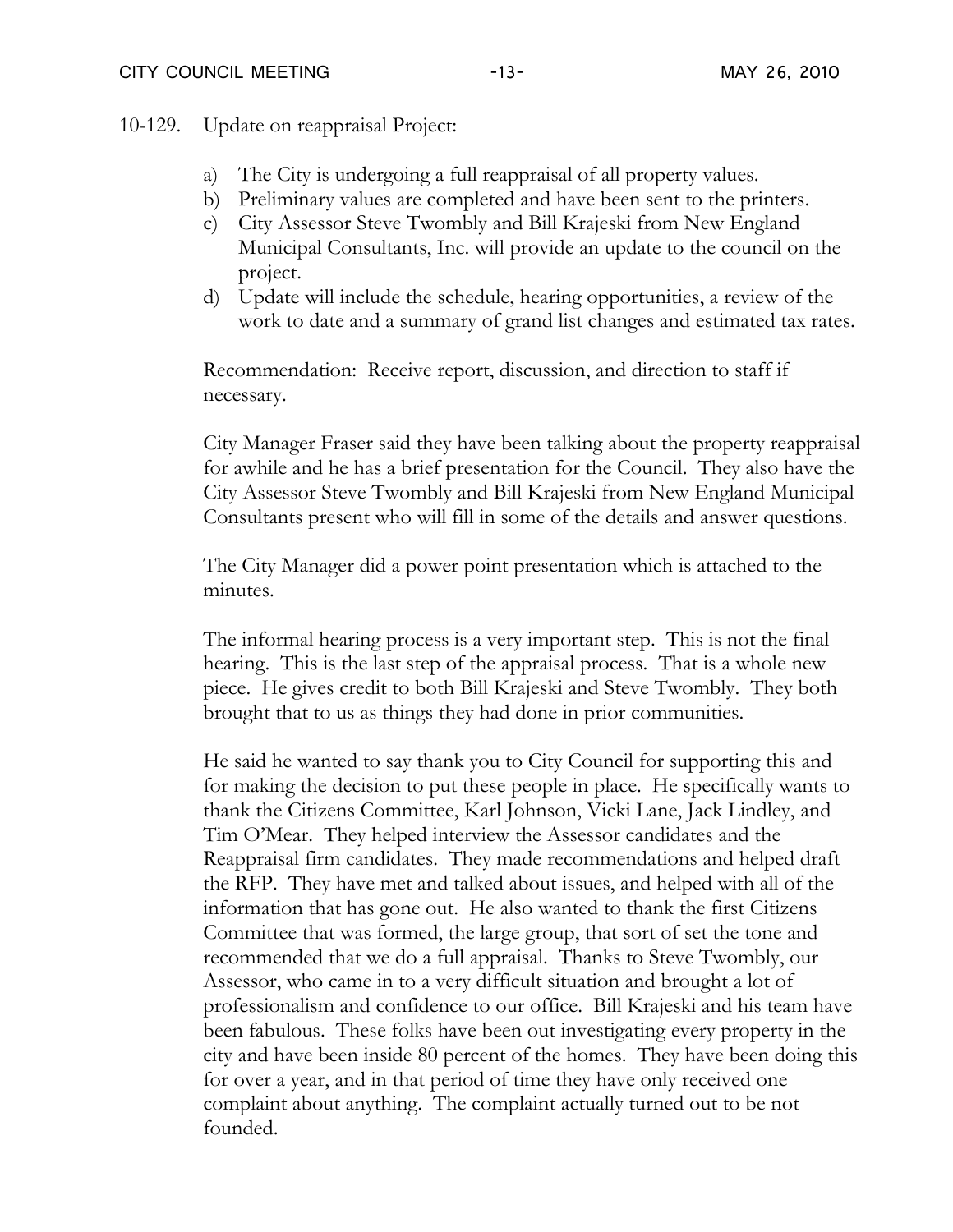Jane Aldrighetti has been through many of these reappraisals and has a smile on her face, and she is gearing up for another tough time. He wants to acknowledge publicly because she really is the face of the appraisal process to the citizens and represents our community very well.

Finally, he wants to thank the Montpelier community for letting them in their homes and embracing this process and giving the city the information they need.

Bill Krajeski of New England Municipal Consultants, Inc. said the citizens are going to receive the assessment booklet in the mail, and this is all about informal hearings. An informal hearing is to sit down with members of their team to go over the assessment to see if it is right. Their process is not to prove they are right but to sit down and talk to citizens about their property. They like to say there are three reasons why they can lower their assessments. They can lower the assessment because it isn't market value; I could sell it for more or for less. The second argument is when I compare my house to neighboring houses or similar houses they don't think we are treating them fairly. The most important thing is that everyone is on an equitable level. I can see \$200,000 on my house and my neighbor's house is sort of like mine and it is \$202,000. The third reason is because the data is incorrect. There is a garage assigned to the property that doesn't belong there, or there are three bathrooms and there are only two. He can't lower the assessment during the informal phase. The grievance phase is up to another party and not up to them. He isn't going to lower their value because they think it went up too much. Let's see if it went up too much, and let's see if it is fair.

If there is any citizen who wants to speak to them about their appraisal try to keep those three things in mind. Is this market value? Are you treating me equitably? Is my information correct? Those are the three ways to present your case to them. They have all sorts of listings showing what properties sold and what everybody on the street or similar streets is valued at. They do understand you know your property better than they do and maybe they missed something. Maybe there is a restriction they don't understand or a water issue they might have missed, and they will investigate it.

He thanked the Council. This has been a project that he is very proud of. He likes the idea they did the reappraisal in the capitol of the state of Vermont. This is a wonderful city and people are very nice.

City Assessor Steve Twombly said he didn't have anything to add because Bill covered all of the main points. They are on track as far as the dates and they should make the grand list filing by the end of June. The law calls for 15 days after the notices go out so the grievances will start July  $12<sup>th</sup>$ . When citizens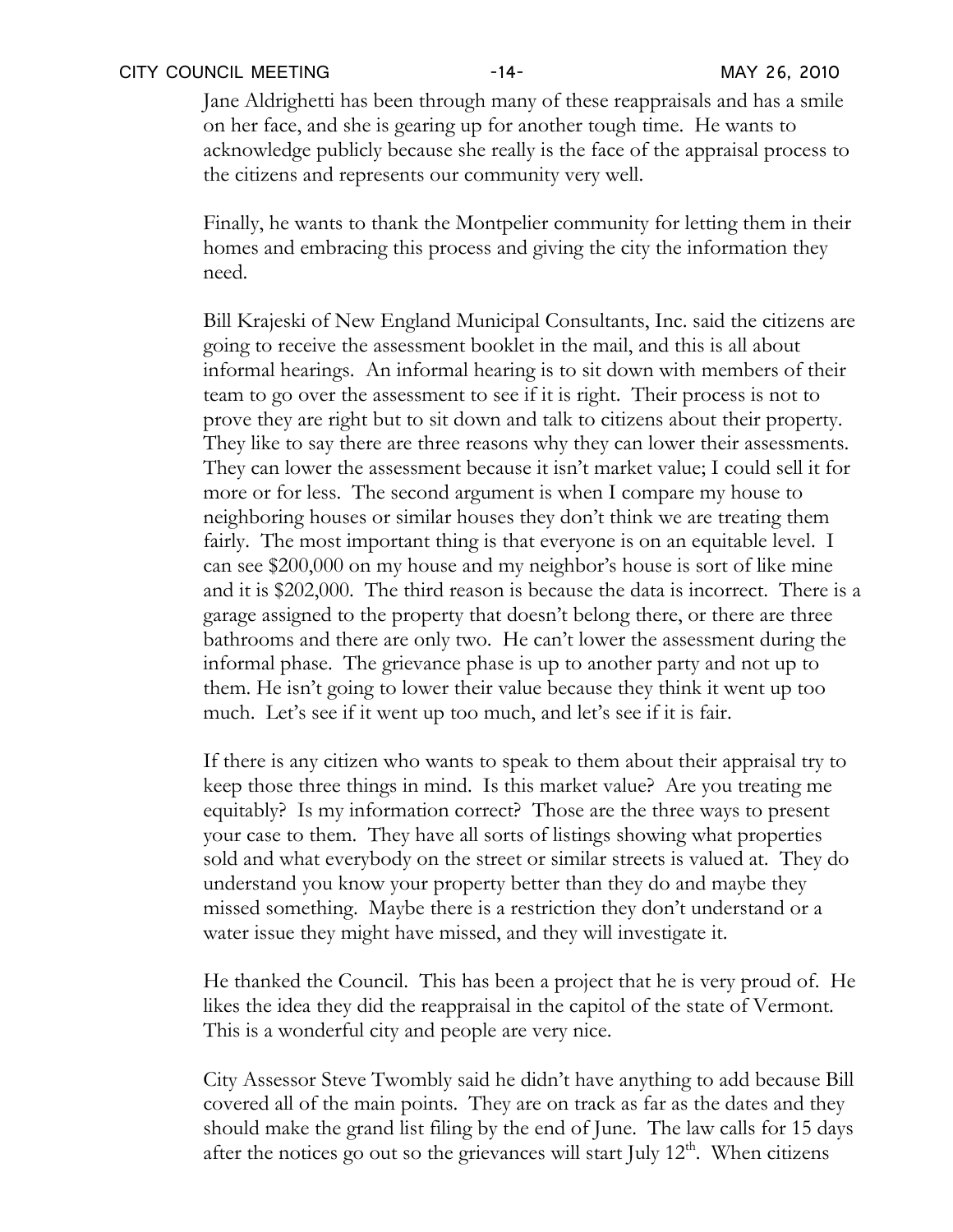receive their notices at the end of June there will be information explaining how to call in for an appointment. That information will go out with the official notice.

Council Member Weiss asked if a grievance goes all the way up to the Board of Civil Authority, at that point what role does the Assessor's office play.

City Assessor Twombly said the taxpayer presents their case to the Board of Civil Authority. They then explain how they estimated the value. They provide comparable sales and then the Board of Civil Authority must inspect the property; at least three members of the BCA must do a complete inspection. Even if the property wasn't inspected during the reappraisal process there would have to be an interior inspection at that point.

Mayor Hooper said the grievance before the Board of Civil Authority is further down the line. First people will receive a booklet with property values of all properties in Montpelier along with a separate mailing of the assessor card for their property. What is going to happen next is an informal process where people can meet with representatives of New England Municipal Consultants to go over the data. The values will be set by June 24<sup>th</sup> and formal notices will go out to all property taxpayers. At that point if you are not satisfied with your property value you can schedule a hearing with Assessor Steve Twombly who will hear those grievances and issue a decision. If people still disagree with where they are then they can come to the Board of Civil Authority which is made up of the City Council and the Justices of the Peace. The Board of Civil Authority acts in a quasi judicial function and hears theses grievances and issues a decision. If one still disagrees with that decision you can then go to the State Appraiser.

Assessor Twombly said they can opt to go either to the State Appraiser or Superior Court.

Mayor Hooper said they are trying very hard to front load this with information and opportunities for people to understand what is going on so people won't have to go through as much of a judicial process. They are trying to make sure that lots of good information is in people's hands to understand how this works.

Council Member Sheridan said he has never seen anything as thorough as this during his time here on one of the city's reappraisals and this is just awesome to see. He thinks they did a great job. On the 18 to 19 percent of the properties they didn't get in to visit, how do they arrive at a value? Do they go by an average, high, or low?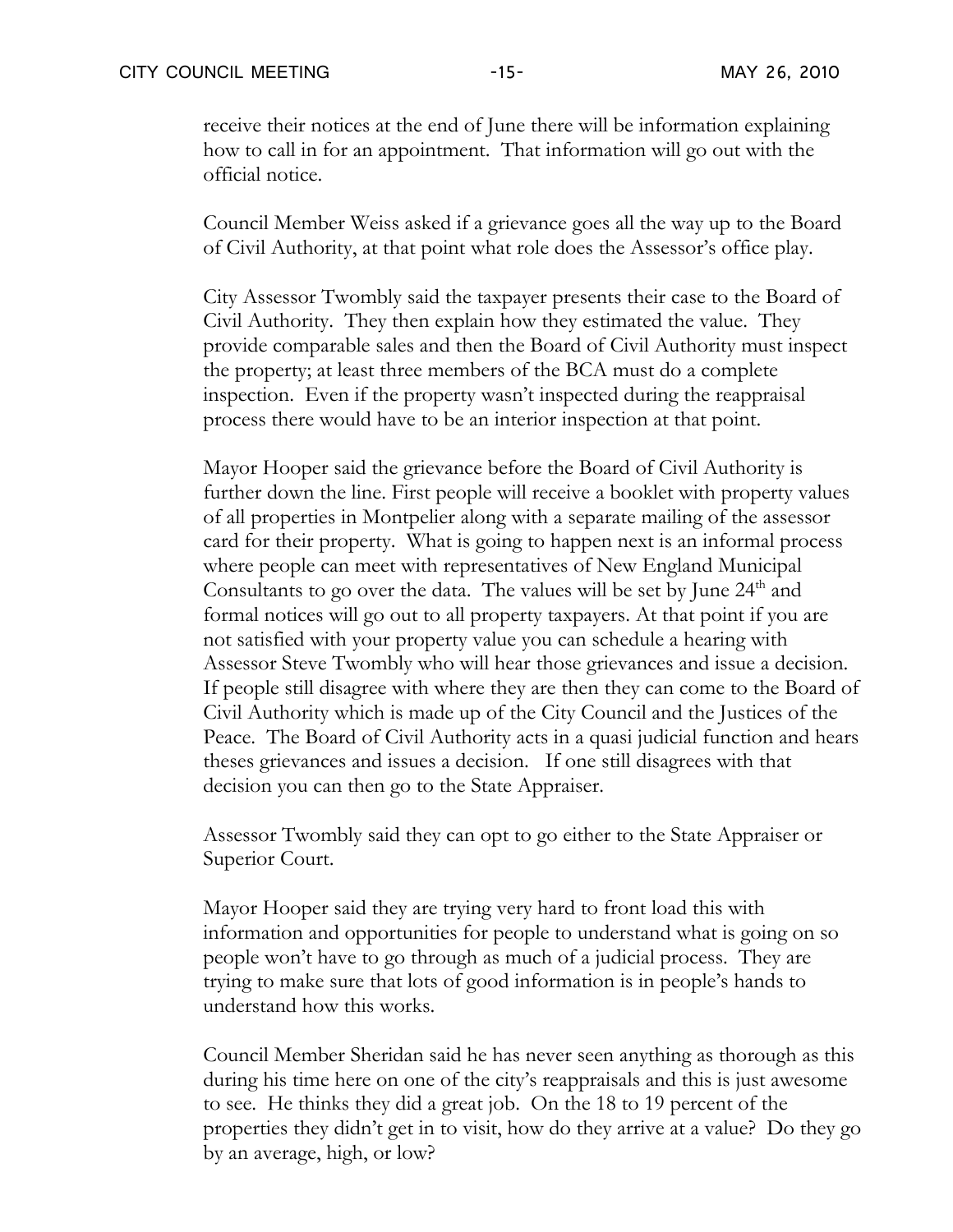Mr. Krajeski said they will look at the old record to see what it had to say to get the number of bathroom counts. The old records aren't always totally clear on a lot of items, but they are clear on some. In his career he has probably been in 50,000 houses and there are assumptions you can make. He sees an older house with an addition on it. He is going to assume for that addition someone probably put a bathroom inside it, that there might have been a master bedroom. They can tell whether there is a basement underneath it most of the time. They measured every single property in town. They were refused some entries to property, and people have a right to do that. They have a right to their privacy if they don't want them inside, but he doesn't think anyone refused them from measuring outside of the house. When you walk around a house you can learn an awful lot about it. That estimate is what he sees in prior records, their experience and viewing a house; you do the best you can. If they come in to meet with them during a formal hearing and say that is not what is inside my house then he won't change it unless they allow inspection of the house.

Council Member Sheridan said they did all apartments by income and expense. Is that why they didn't go into apartments?

Mr. Krajeski said they went into as many apartments as they could. They went into everything they could inspect in town. What they do with an income approach is collect information about how much someone pays for rent for an apartment. There was a tremendous response so they have a good feeling for different sections of town what it is you pay for a single bedroom apartment, a two bedroom apartment or a studio apartment. You are going to pay more in certain areas of town than you might in other areas of town. They segregate that and put it into an indication of value. When you have an income producing property, the value of that property really is a function of the income that can be generated through it. If you look to finance a fourapartment building, the bank is going to look at what the income stream of the building is and they are going to see whether the income stream can support a mortgage. It is the very same process they use in the appraisal process.

Council Member Sherman asked if they had dealt with commercial properties that are vacant.

Mr. Krajeski said they looked at all properties. When they look at the city as a whole the city has a relatively low vacancy rate for commercial property. If a commercial property was vacant they would look at why it was vacant. Is it because the owner has just stepped back and decided not to do anything for the moment? They really try to investigate why. There are a couple of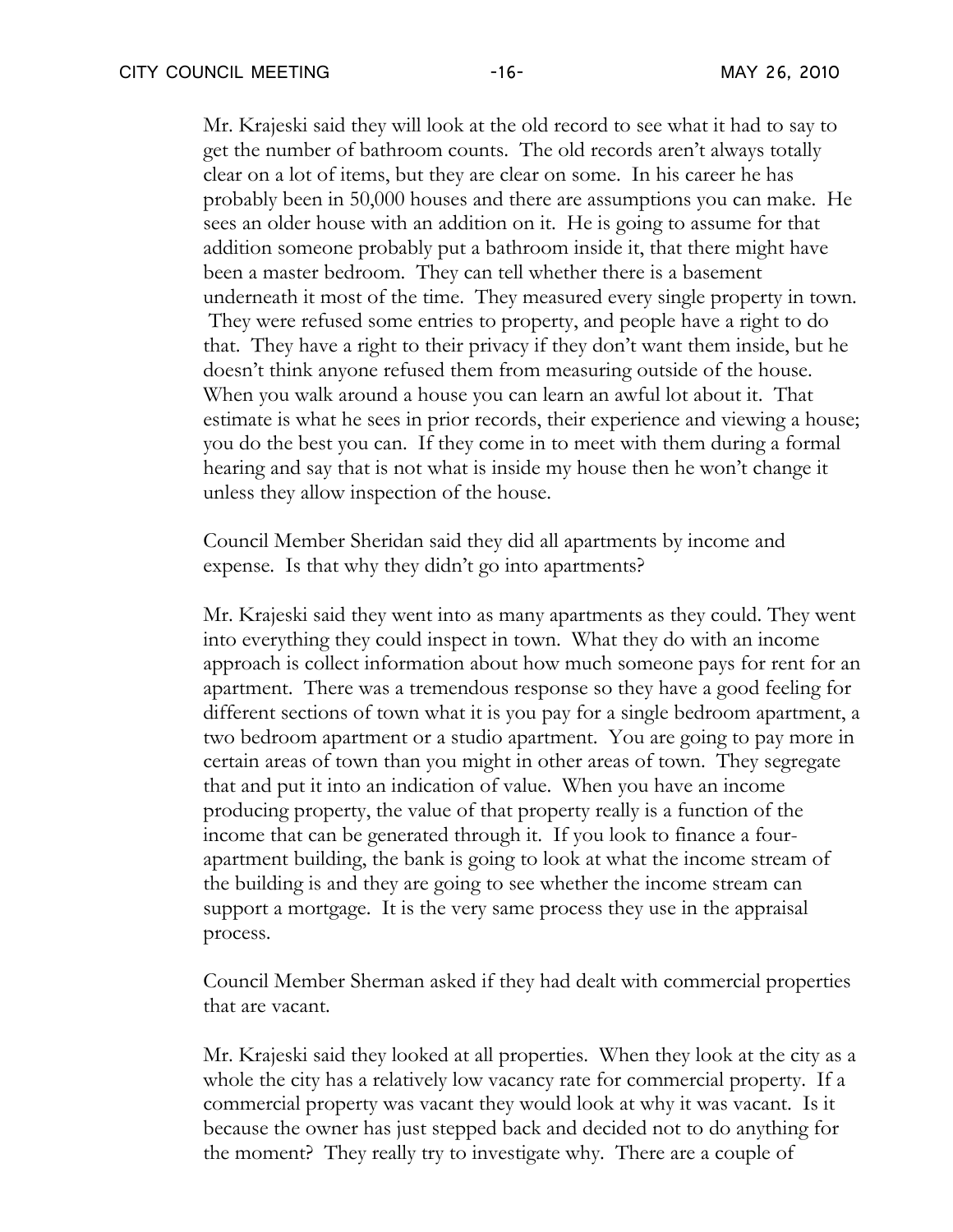properties that are like this. Sometimes it is because they are damaged, and at that point they will look at that property differently. A lot of times it is simply a matter of there might be temporary or owners admitting flat out they just didn't want to deal with renting a property for the moment. Generally speaking, going through the city one of the things that made this project wonderful is the data they collected. He has never in his career collected data like this before. To have 350 sales and an 81 percent entry rate and 67 percent of people responding to income and expense is a dream come true for someone like him. This is the type of data that helps you do a good job. There are always things that won't meet the norm but he hopes they identified those. If a property owner is having difficulty with vacancy because of issues with the building that is the time to bring that to them in an informal hearing and they will look at the reason why.

Council Member Sherman asked if they had appraised the State House.

Mr. Krajeski said they had. They looked at all of the exempt properties. He hasn't put a value on the State House yet. The city had neglected to appraise exempt properties for a number of years. They have measured every exempt property in town. There is a picture and it is on record now. Everything with the exception of the State House is relatively easy to put a value on.

Council Member Golonka thanked Mr. Krajeski. He was part of the original Reappraisal Committee two and a half or three years ago and during that process they were looking for someone exactly like him to come and get all of this information. His question is about the sales. Actually, we are going through a housing crisis as it applies to the housing market in 2008-09. Of the 350 sales, are they before, during or after the market crash? How do you allocate for that given that Vermont tends to lag behind to some extent with regard to property values?

Mr. Krajeski said the thing they need to look at first is he doesn't pay a lot of attention to what is said nationally. He wants to see reality, what is happening in Montpelier. First of all, they are using three years' worth of sales, April 1, 2007 through April 1, 2010. What they see in that period of time is that the market has been virtually flat in that period of time. He doesn't see an enormous amount of appreciation or depreciation. Everything he reads in the newspapers has not proven out by what he has seen in the city. What he sees is a city that in 2007 if you paid \$250,000 for your house it might be worth just about the same amount right now. He thinks it is because this is a city of government. The volume of sales is enormous. Thirteen percent sales over a three-year period; 13 percent of the properties are moving is what that represents. That is an enormous amount. In most communities he works in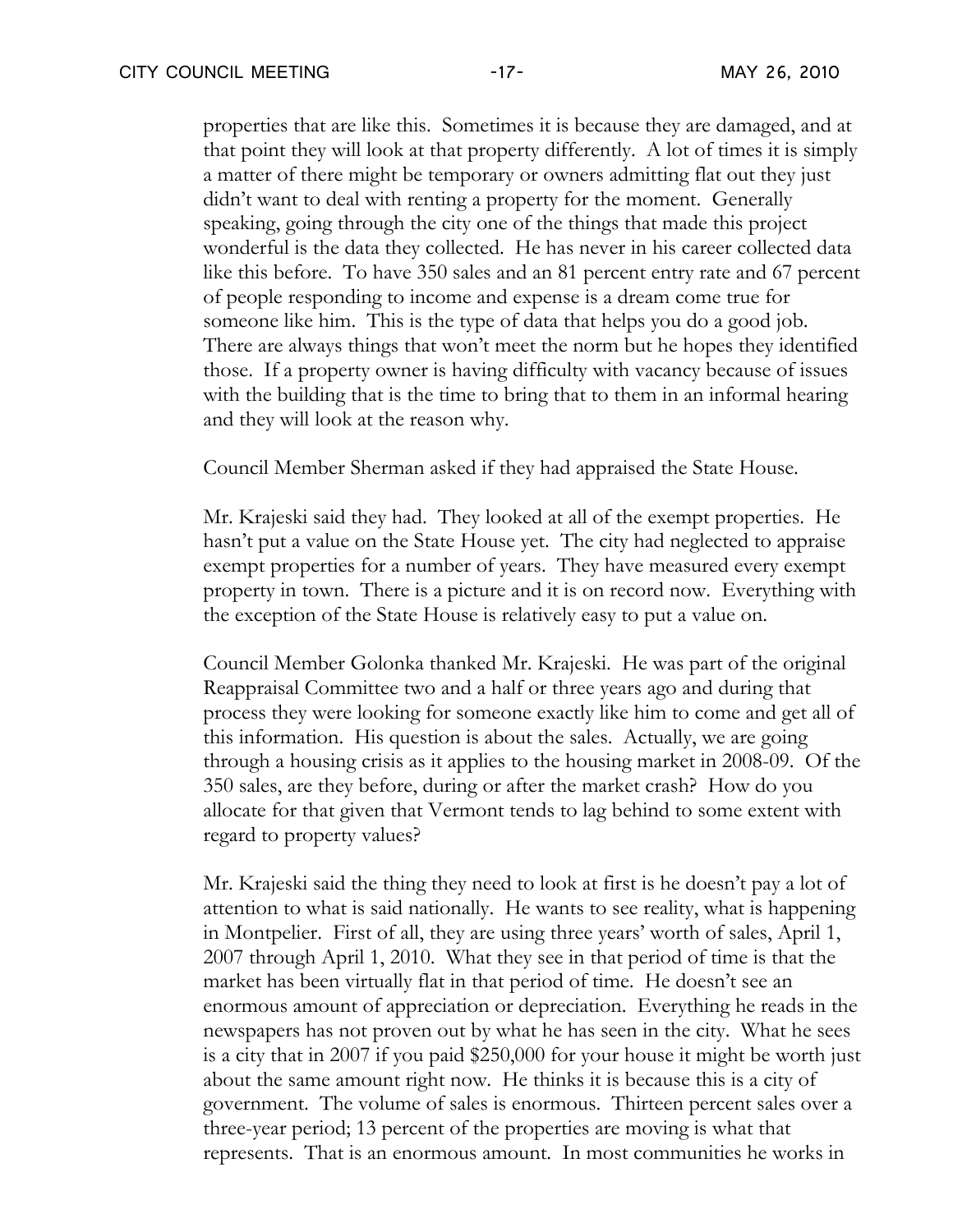he gets 3 or 4 percent of the properties moving over a three-year period, and that's a good sample. He is going to assume because Montpelier has a very unique situation here where you have a relatively small city and it is the seat of government so a lot of movement in and out helps to prop property values up. He is sure it made them rocket a little bit higher when the market was hot than they might have seen outside the city. People will come and say, "Look what happened in the market." He understands that and says that is what is happening in Burlington or in Boston or New York City. When he looks at the sales in Montpelier that is not what he sees happening. What he needs to rely upon is the real information and nor a reporter's opinion of what might be happening.

Council Member Golonka said what if Montpelier does experience a downturn in a couple of years. Is it easy to change these models?

Mr. Krajeski replied absolutely.

Assessor Twombly said you have to remember that the statute says that the evaluation is of April  $1<sup>st</sup>$  each year. If the market starts to decline in a year or two then it is obvious the city's legal responsibility is to make appropriate adjustments to values.

Mr. Krajeski said they have done this in some communities in Vermont. He does a lot of the ski communities in Vermont and condominiums and ski communities have seen exactly the type of market fall he is talking about.

Council Member Golonka said he hopes it never comes here but he does see it around the state. That is his concern.

Mr. Krajeski said the second home market has absolutely been hit harder. When he looks at Ludlow and Burke, places where there are ski mountains, and even Castleton, Vermont where there is a large lake, you see a lot more evidence of that because they are second homes. They were fueled by a hot market and now that market is not there. Suddenly, that home on the lake that was worth a half million dollars is being marked down to \$420,000 because they need to sell it.

Council Member Hooper said his sense of the real estate market and what he hears from a lot of people is that the prices are holding for now but things are staying on the market longer. If I need to sell right now he is unlikely to get the amount that he would get if he had six months or a year to sit and wait for the right buyer. Does that get reflected at all in this kind of appraisal?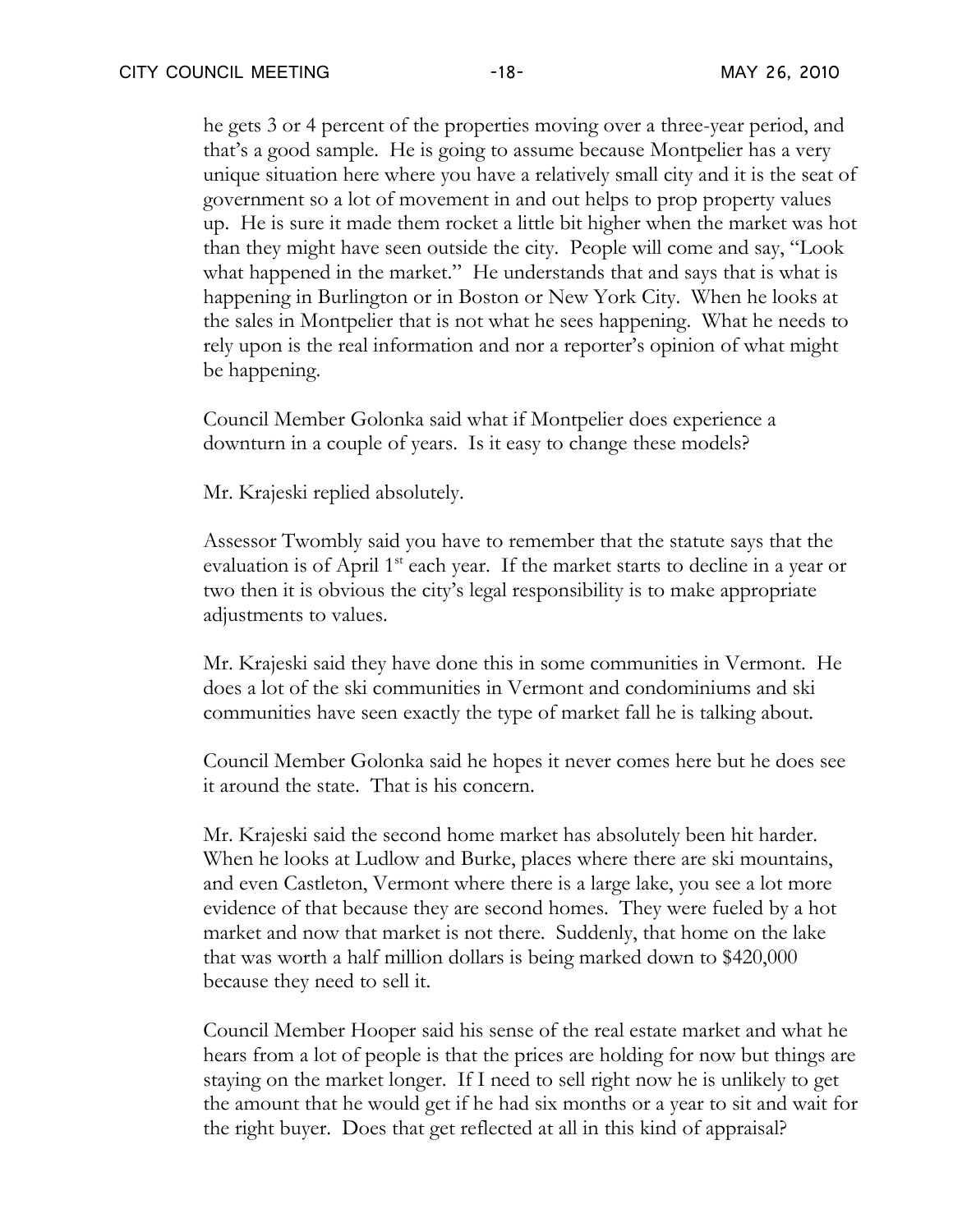Mr. Krajeski said the answer to that in essence is no because what he does is reality. He only looks at what has sold. They will look at everything that is on the market for sale right now because any kind of data he can see that helps him look a little bit better at a location he wants to see it. If he sees an area in the community that is suffering a little bit and there are properties on the market he will want to look at those on the market sales and see what they are assessing for and what are they looking for. He agrees 100 percent that his typical way of looking for a property for sale right now is they will get 90 percent of that in the end, and that is the benchmark they use. People over reach. Unlike five years ago you couldn't over reach, but they had an example just a while ago that Steve told him about of a person putting property on the market for \$199,000 in a good area and the property went fast. If they had asked \$20,000 more for it maybe it would still be sitting there right now.

Mayor Hooper said if there is something that is way off you look at it and say she sold it to her son for half its value.

Mr. Krajeski said he wouldn't do that. The idea of a fair market sale is that there are two parties, both who are nonrelated, both who have a good field for the market and know what they are looking for and not under undue pressure, but there are always anomalies in the market. When he purchased a house in Lyndon his wife fell in love with the place and it wouldn't have mattered what they asked for it and he was all done, but that is the way the market does work. It really is between the buyer and the seller. What they are trying to do is say this is what they typically see so that is the value they will put on it. Maybe you paid \$10,000 more for it and maybe a few thousand dollars less for it, but they are trying to find that equitable balance based upon all of the sales.

City Manager Fraser said someone could have had a sale and their value could have been slightly different than what they sold it for because of moving suddenly.

Mr. Krajeski replied absolutely.

Mayor Hooper said one of the key things they would like people to understand is that there is a process in place and people can come in and visit with the Assessment team if they have any questions about their property information. They should study their card and come in and visit.

Assessor Twombly said there will be hard copies available for people who don't have computer access.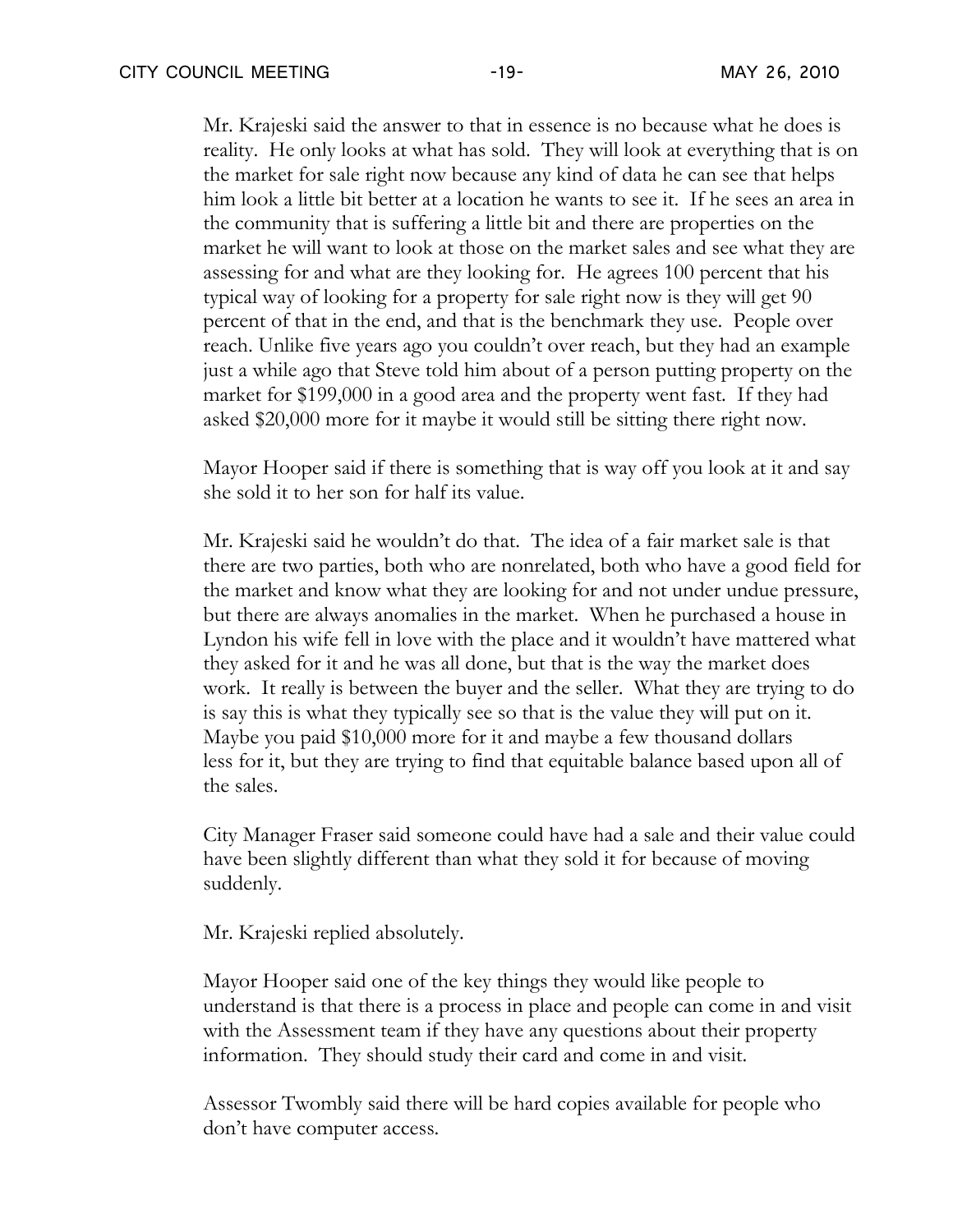Mayor Hooper said she read there will be a tax calculator on line.

City Manager Fraser said there will be and they are going to use the spreadsheet showing the estimated tax rate and allow people to plug in their values.

Mayor Hooper said she wants to make it simple for folks because no matter how much we say property values have gone up but the tax rate has gone down she knows she will open her envelope and let out a big sigh. People need to pay attention to all parts of the equation and not assume that because your property value doubled that your tax bill is going to double. That is not going to happen. Do they have advice for people in terms of preparing to come in and see them for the informal process? Should they bring information with them?

Mr. Krajeski said if they have a recent appraisal through a bank refinancing they will certainly look at that information. Everything is published in location order so they can look at everybody's value on their street. You know your neighbors' houses so you can make those kinds of comparisons. They are sending the appraisal card in the mail, but when they come in they will still go over all of that information. The first thing they do when they sit in hearing is go over some information to make sure it is correct. If somebody's house sold in the neighborhood that you think is similar to yours and if you have particular things about equity, then they will go over the data. Those are the three things to concentrate on.

Mayor Hooper said one of things she has heard a number of folks say the last time around was they thought their appraisal was just right but their neighbors wasn't. They know their neighbor has a brand new kitchen so theirs should be higher. How do they handle that?

Mr. Krajeski said they get that a lot. People have a tendency sometimes to point toward what others have. They will write it down and go in and check their notes and records on the inspection. Sometimes people have put in a granite counter top in their kitchen. That granite counter top by itself didn't necessarily make the house suddenly worth a whole lot more. If his people walked in and saw all new cabinetry and the wall was bumped out in an old house he would hope they would pick that up correctly. People will say their house is so much smaller than their neighbor's, but in reality their house will be 20 to 30 feet bigger than their neighbor's.

City Manager Fraser said the numbers they saw tonight were based on if this preliminary grand list were approved. There will be some adjustments based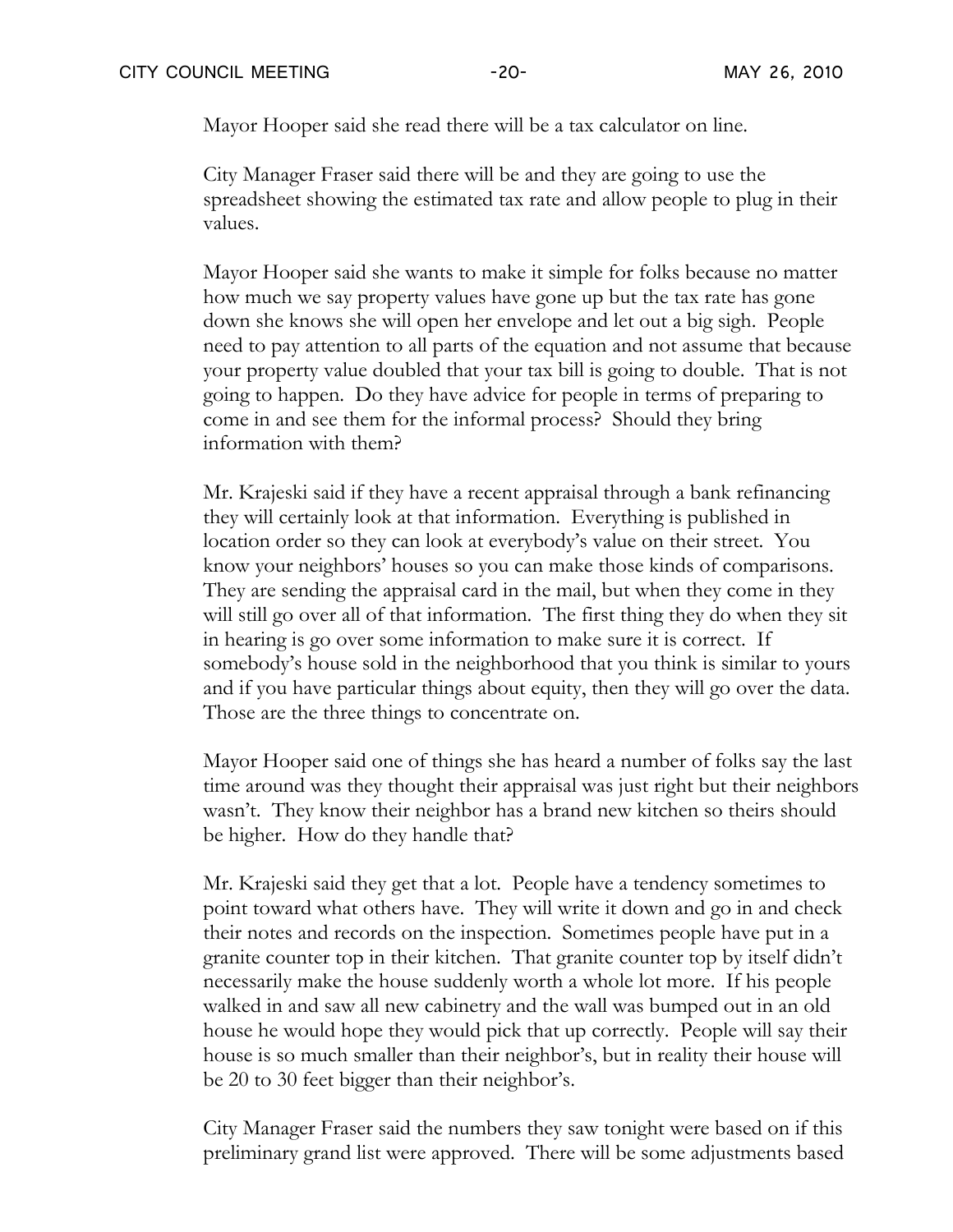on the process, and possibly some things will be lowered and some will be raised. He wants to be clear that it is an estimate based on what they know today and obviously the final tax rate will be a few cents different than that.

Council Member Hooper said he was curious if the data they collects is taken down to the Planning Department to see if it matches up with the construction permits.

Assessor Twombly said they have not done that since he has worked with the city. He gets building permits eventually and that is why you need to do inspections periodically because not everybody is going to get permits. It levels the playing field because they pick up stuff that has not been seen before and they don't pay attention to whether it had a permit or not. It helps bring equity to the process.

Council Member Jarvis thanked everyone and especially the Citizens Committee. We stumbled and this has really helped us to rise back up again. It feels so different going into this process knowing the posture they take of reaching out and helping explain to citizens. Thank you for the idea of the informal hearing process. That is fabulous and it will definitely cut down on the number of BCA appeals. Also, posting all of the information on line will help to make this a successful process.

Council Member Golonka said looking through the categories of values, what does MH/L stand for?

Assessor Twombly said that is mobile home with land.

Mayor Hooper said she wanted to add her thanks. It has been a pleasure walking into City Hall and watching Bill's team work with the city's team. It is clear that it has been a very thoughtful, open and inclusive process. As the City Manager pointed out our citizens have been pretty fabulous in welcoming all of us into their homes to understand and make sure we do our job well. Thanks to Jane Aldrighetti.

Mr. Krajeski said she is wonderful. The reasons this has turned out as well as it has is because of the Citizens Committee, the City Manager and essentially everybody kicking in. It's fabulous. He hopes if Montpelier does another reappraisal he has the chance to come back.

Council Member Sherman said she won't say she looks forward to receiving her tax bill but she feels ready and she thinks most of the residents do, and that is a great position to be in when you have that envelope in your hand.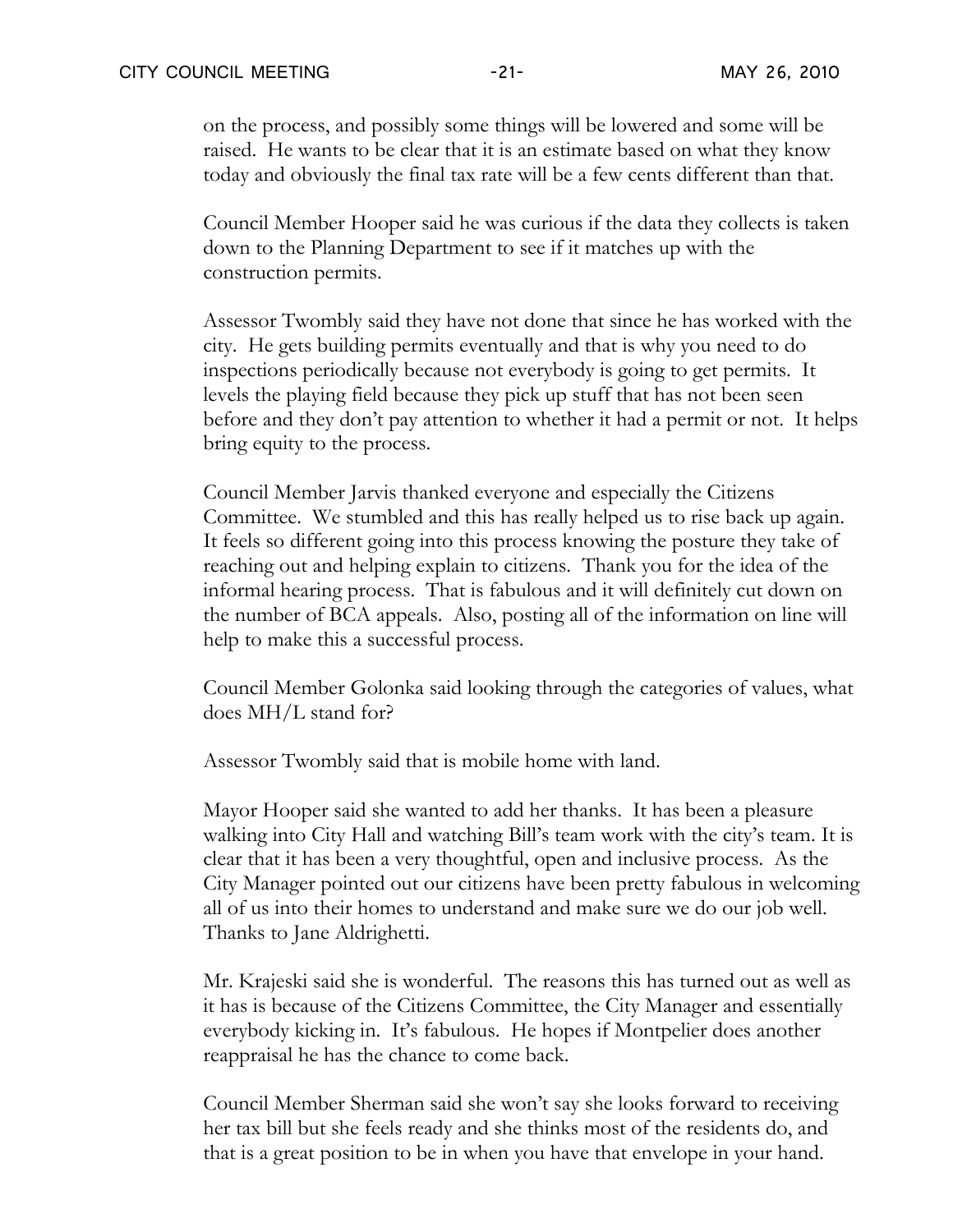- 10-130 Consideration of Stonewall Meadows proposal to transfer land to the City for a park.
	- a) The Stonewall Meadows Association has sought to transfer some common land to the City for a small park.
	- b) The Association presented a title report indicating that they had clear titleand were able to make this transfer.
	- c) City Attorney Paul Giuliani has been provided a copy of this report and will provide comments in time for the meeting.

Recommendation: Review title report from Association, receive comments from City Attorney. Direction to Staff.

Mayor Hooper said they talked about this sometime ago and said let's figure out the land transaction. There were some questions which they now understand have been resolved and there are no longer questions about this. Essentially, we have been informed by our attorney that this is simply a policy question of whether or not the city wishes to accept this gift. We heard from our Parks Commission a year or so ago, and they thought it was a good idea.

Motion was made by Council Member Sheridan, seconded by Council Member Weiss to accept the Stonewall Meadows proposal to transfer land to the City for a park..

Council Member Golonka asked how much extra it would cost to maintain? Did the Parks Department indicate how much extra it would cost?

Council Member Sheridan replied it was minimal. There might be some mowing a couple of times a year.

Council Member Golonka said it currently pays about \$470 to the tax base.

Council Member Hooper said he had a really hard time following this documentation. He would like to walk through it a little bit.

Attorney Paul Giuliani said when Babcock proposed to develop the property and obtained permits for it part of the development plan was the creation of the parcel of land of 4.7 acres that was going to be a so-called recreation easement. Initially that was going to be dedicated to common use. Each property owner would have a fraction of an interest in the land of this recreational easement. The development plan went on to say that the easement would expire 10 years from the date of its declaration, or upon the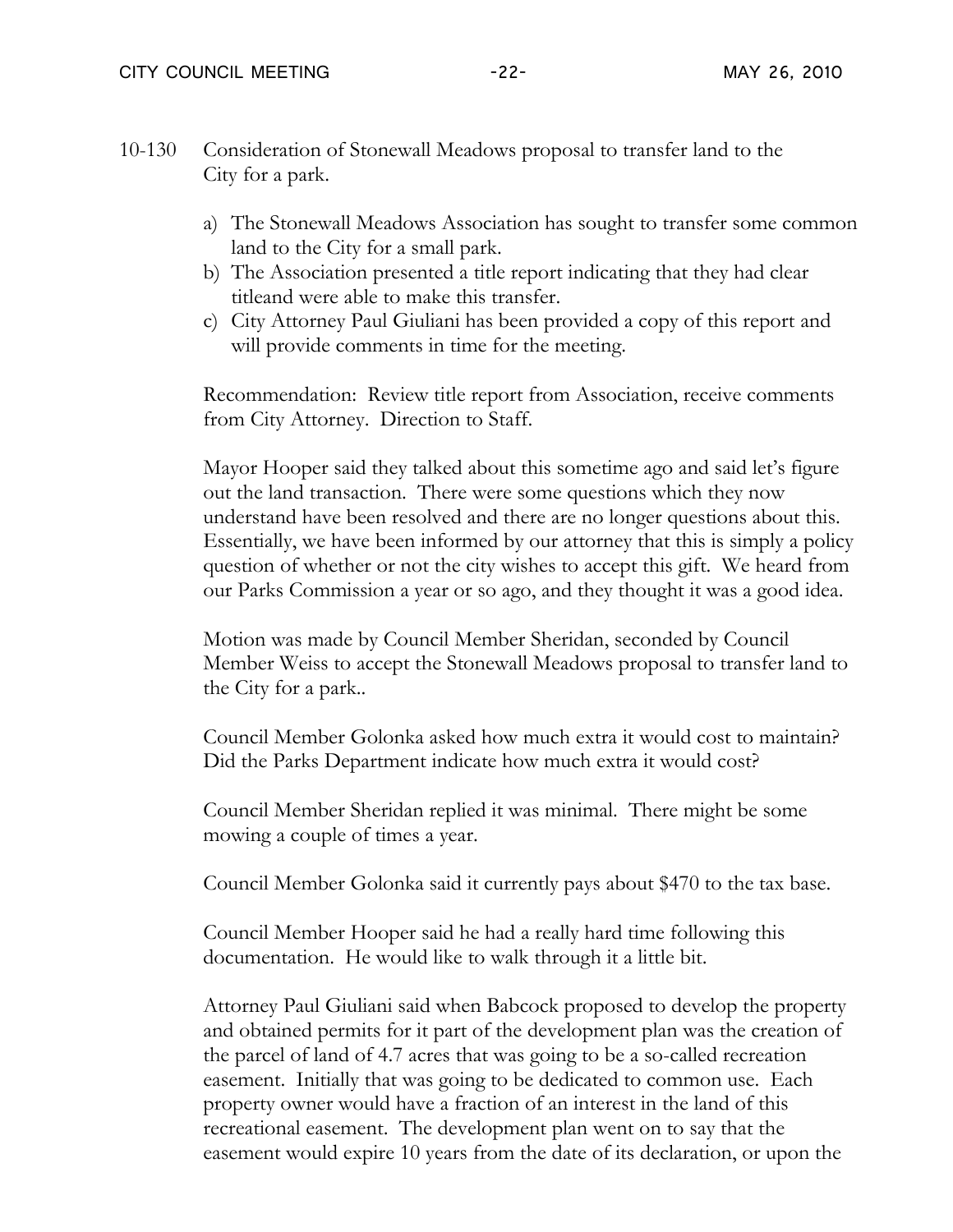concurrence of a majority of all of the property owners and the creation of a Recreation Association. The Association was formed as a nonprofit corporation. He has seen the charter. It is a very basic charter created to obtain title to this land and to hold it as a recreational facility. The declaration contemplated that at some point the Association could, if it so elected, transfer or convert the private ownership of this easement area into public ownership specifically for a Montpelier city park. The intent was pretty clear that it would be a public facility. As far as the record is concerned everything he has been able to find on the record indicates that all those preconditions have been met. The Association was formed. The recitation and all the deeds and transcripts of the initial conveyance to the Association indicates that if a majority finds concurrence of all of the members and owners at the time the conveyance was made was secured, title was vested in the association, which now holds legal title. It wasn't articulated very carefully and clearly that there was some doubt or question or issue as to whether the association actually had the power and authority to convey this land to the city. There is nothing in the record that suggests that what they have in front of them isn't a very open and transparent transaction. There is no indication that all of the background conditions haven't been met. It appears to him that they not only have been met but any statute of limitations that would apply to challenging those actions has long since expired. To the extent that a property owner could claim some residual or beneficial interest in the property, that is not in his or her interest. It is not being affected by conveying this property to the city because as a member of the public he or she would have no more or no less right than what he or she possesses today. In his experience the way this was set up is a little bit unusual, but it gets you to where you are today. The association has a record and legal fee simple title to this property and can do with it as it sees fit. It certainly as a nonprofit corporation wouldn't be able to use that land to develop for some commercial purpose or industrial for profit making purpose. The association certainly has the power to convey its interest in this property to the city. The legal issues are pretty clear.

Mayor Hooper called for a vote on the motion. The vote was 6-0, motion carried unanimously.

- 10-132 Consideration of actions to protect Berlin Pond.
	- a) The Superior Court recently issued a Temporary Restraining Order against recreational activities on Berlin Pond.
	- b) City Attorney Paul Giuliani prepared a summary of recommended follow up actions that the City could take.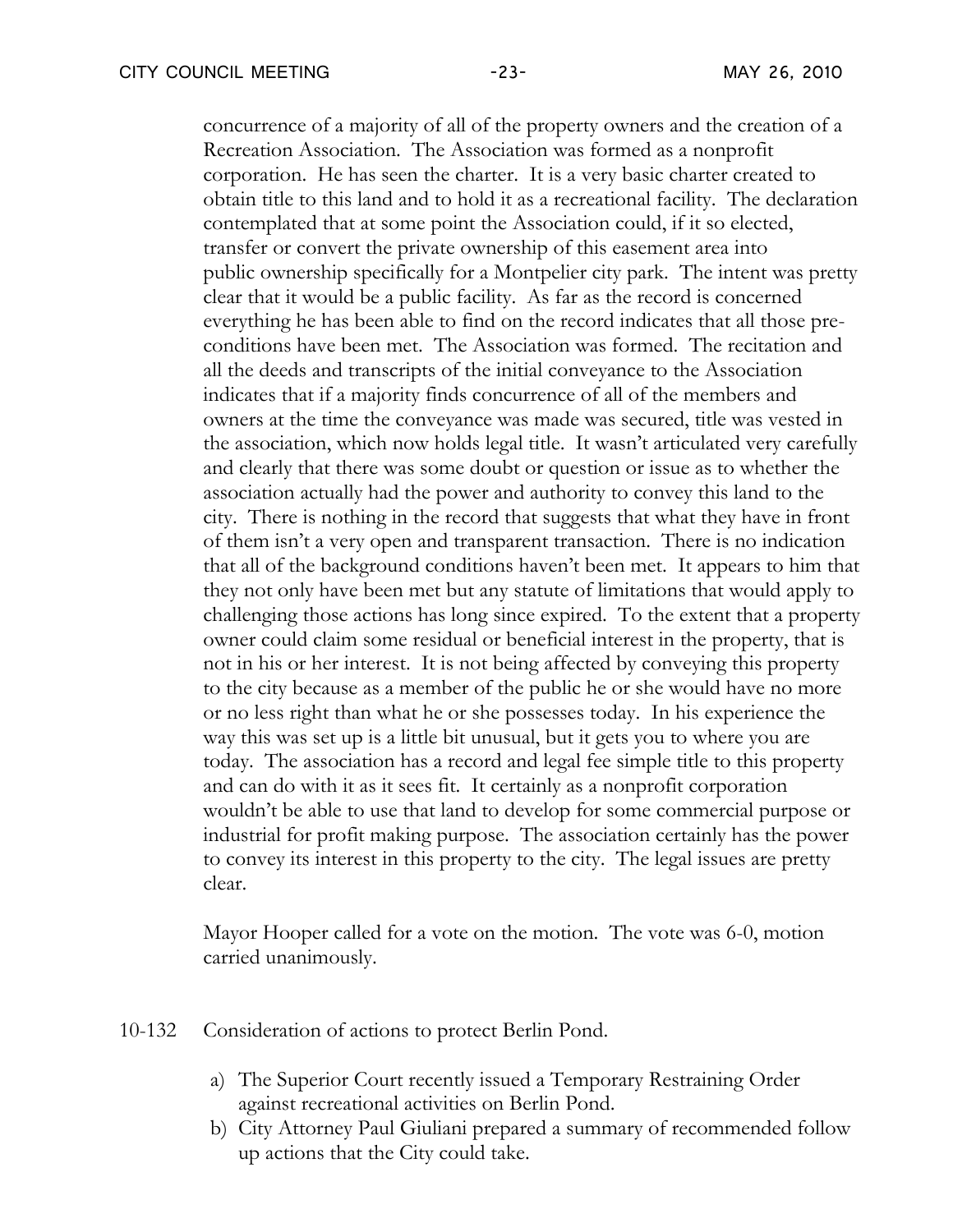Recommendation: Review Attorney Giuliani's memo, direct Staff to prepare the necessary ordinances and orders for enactment.

Mayor Hooper said at their last meeting the Council considered whether or not they wanted to go forward with an ordinance related to the pond's protection. There is one on Council Members' desks. The question is before the Council is whether or not you want to conduct your first hearing on the ordinances.

Motion was made by Council Member Sheridan, seconded by Council Member Sherman to direct staff to prepare the necessary ordinances and order for enactment.

City Manager Fraser said they have talked about this somewhat informally. They had Paul's letter and the earlier draft of the ordinances which at that time the Council took under advisement. Since then they have had the court case on the TRO issue and Paul followed that up with a letter recommending we go forward. He thought the Council might want an update on the Berlin Pond case but also discussion on the ordinance.

City Attorney Giuliani said there should be two ordinances. One is a very simple trespass ordinance and the other has a little more substance to it. He intended to have available for them an appendix to the city charter that enumerates and identifies in these cites every provision of the City Charter from 1885 to present day relating to Berlin Pond. All of the regulatory authority that relates to Berlin Pond is now going to be in an appendix and part of the City Charter so if there is anybody really interested in historically how we got to where we are it will be in one spot rather than going through this exercise over and over again.

As far as the litigation is concerned, the city prevailed on its motion for injunctive relief. The plaintiffs have petitioned the State Board of Health to rescind the 1926 health order upon which our action is predicated. They received a notice from the Commissioner of Health this week declining jurisdiction and suggesting that any change would have to be undertaken by the Agency of Natural Resources. Procedurally it isn't before the Board of Health any more. The jurisdiction over Berlin Pond at the state level was taken from the Department of Health and is now vested in the Natural Resources Board.

What they have in front of them are two ordinances.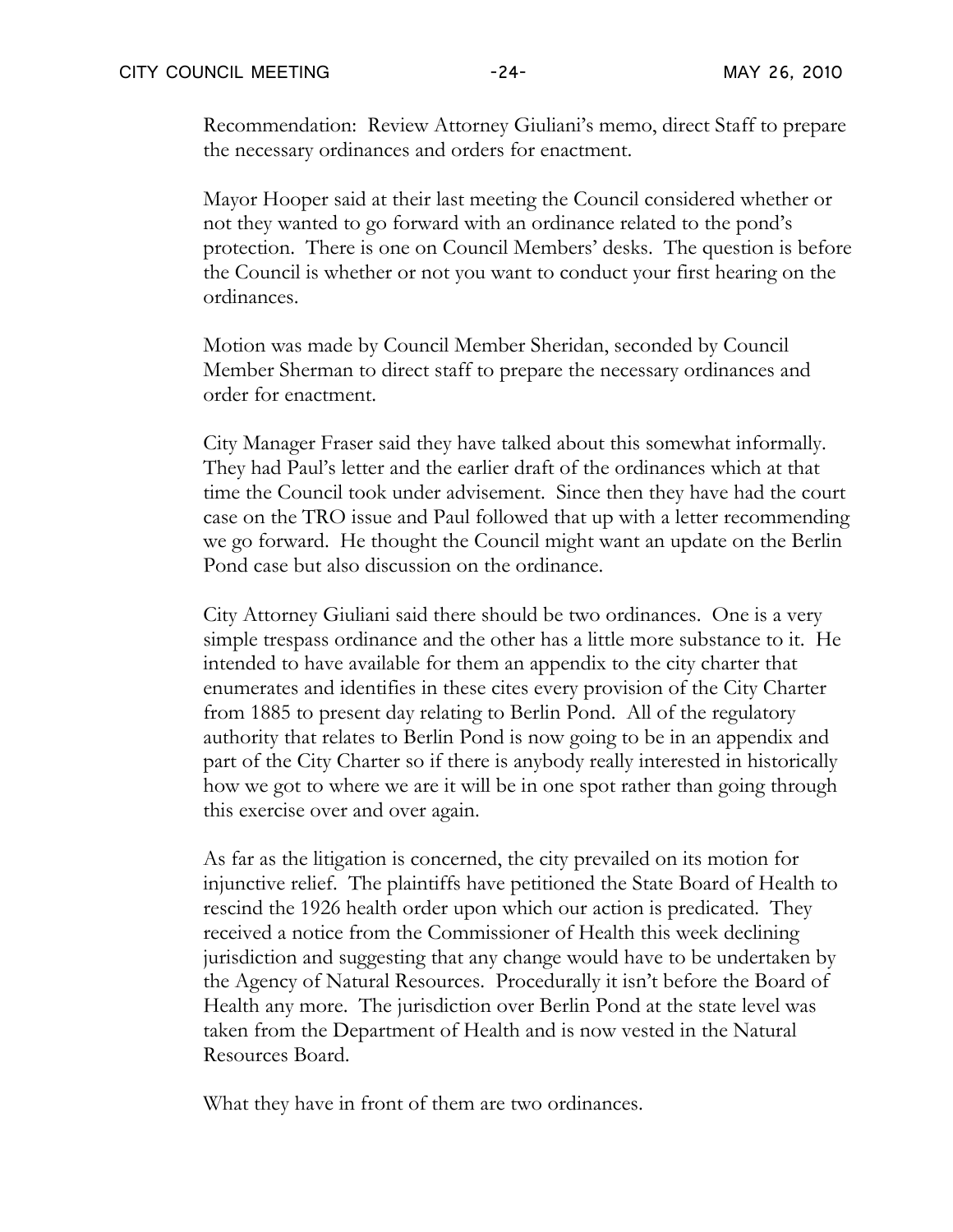Mayor Hooper said the State Board of Health says it no longer has jurisdiction over drinking water issues. She understands not the pond per se, but they don't have jurisdiction over the provision of drinking water.

Attorney Giuliani said no. The federal government enacted the Federal Safe Drinking Water Act. Under the terms of that act the primacy of enforcing those provisions can be seeded to the states. Vermont was one of the states that assumed primacy so the feds are in this brooding presence. The actual mechanics of enforcement are with the Agency of Natural Resources. About the same time the Legislature realized there was kind of a schizophrenic relationship or situation as far as drinking water supplies were concerned. The Agency of Natural Resources had some jurisdiction; the Department of Health had other jurisdictional prerogatives over pure health matters rather than quality, quantity, etc. As far as the regulation of public drinking water supplies and sources of public drinking water, that is now all vested with the Natural Resources Board. The Department of Health still has some jurisdiction, and that is part of one of these proposed ordinances, in matters related to public health risks which could be anything. That has not been impaired by the Legislature. If you are looking specifically at water quality standards and treatment standards you go to Waterbury and not Burlington.

The brief ordinance is Chapter 13. All they are trying to do here is to make it clear that when the sign says there is no trespassing on city property it means not just city property downtown. It means any property over which the city has control, specifically Berlin Pond. This is not earth shaking, startling or anything to be excited about. All we are trying to do here is make it clear that if there is any ambiguity or oversight in the existing trespass ordinance we have now fixed it. Anybody going on the pond is now subject to prosecution for trespass or going on city property around the pond. That is really pretty basic stuff.

The other enactment style is Article VI relating to the protection of Berlin Pond. This is kind of a hybrid. The city is charged by federal and state law with developing, enforcing and implementing a source protection plan. That is real easy if we were talking about an artesian well located on Lower State Street. There would be a 200 foot radius that the city would be responsible for making sure that no prohibited or prescribed activity took place. Berlin Pond, like other open sources of water is a different animal. The city commissioned a source protection plan prepared by Dufresne and Associates which was made available back in 2001. That has been filed with the Agency of Natural Resources. It is on file with the city and it makes a number of findings and a number of recommendations. It delineates certain areas around the pond that are high risk and low risk, and it attempts to establish what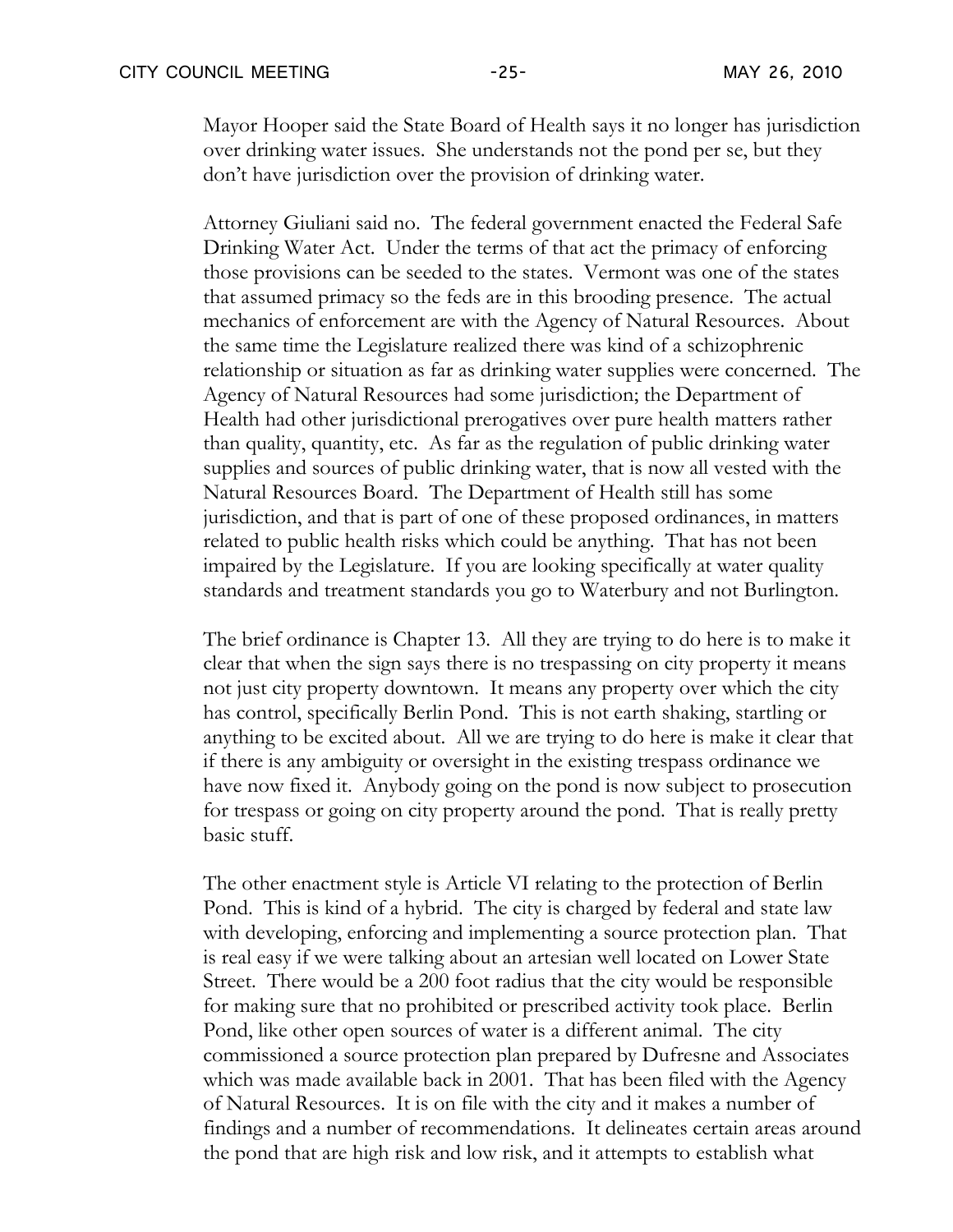intensity and what types of land use should be allowed within these area zones that do not have the risk of affecting or degrading the water supply in Berlin Pond. The companion piece of the source protection plan to give it teeth is an ordinance, an enactment by the city that adopts these findings and conclusions made by Dufresne and Associates. What we are trying to do here is make this not just a water supply or water department ordinance. What he has done here is to amalgamate the statutes that deal with water regulation and water protection with the public health statutes where the Council can make a finding that pollution to the pond, or certain land uses, or failures of septic systems or hazardous wastes within the vicinity of the pond could constitute a public health hazard or a public health risk. For that reason this enactment should be adopted. The enactment does not prevent any one from continuing to occupy their property, to make use of their property, to develop their property, but what it does achieve is to prohibit people or property owners, or anyone, from conducting any activity around the pond that would degrade the Class A waters. By that he means a failed septic system, somebody operating a waste recycling center, a garage that has the inability to store and dispose of crank case oil, or things of that nature.

The recommendations made in the source protection plan are common sense. There is nothing here that is draconian. No one is going to be dispossessed with their property. No one is going to have the use of their property descriptive under the terms of this ordinance unless that property somehow is used in such a manner to affect the pond. He is going to anticipate someone saying this ordinance really isn't needed because the zoning ordinances in the Town of Berlin adequately protect the pond. That is not the case.

The zoning ordinances in the Town of Berlin, like all zoning ordinances in Vermont, have two major exclusions that would have a direct impact on the pond. One is agricultural use and the other is forest use. These activities cannot be regulated by local zoning so anything that would be deemed an agricultural use, for instance the application of pesticides or herbicides, within any of these zones would be permitted under the local zoning ordinance but should be prohibited under a health order like this.

This is the appropriate time to give some serious thought that once and for all establishing the city's authority in taking appropriate and prudent steps to make sure this pond is protected in the future. The challenge we have just seen is the challenge of the year. It's going to come back and people are not going to get the message. The next time it comes back we really should be in a position to have our own ordinances in place. The enforcement of these ordinances will make protection of the pond a lot easier in the future. His recommendation is for the Council to proceed with the adoption of these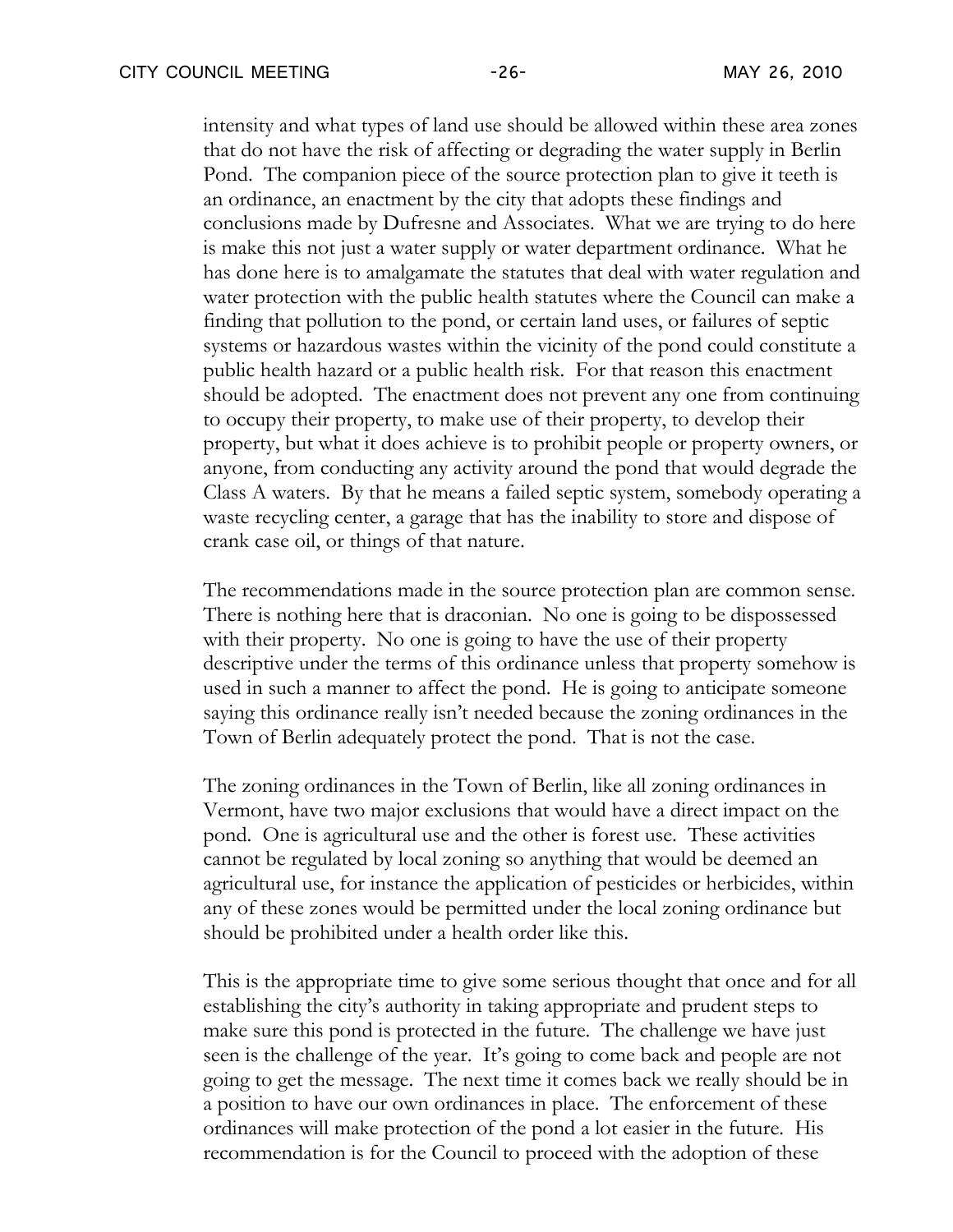ordinances. If you have questions or comments, or think that revisions are needed he is perfectly willing to listen to them and see what he can do.

Council Member Golonka said it looks like we will provide a copy of this ordinance to the Towns of Berlin, Williamstown and Northfield. Does he anticipate a legal challenge from those three towns?

Attorney Giuliani said he didn't think so. He thinks anybody who looks at the Charter and the statutory authority under which the city is acting – remember, the city is not dispossessing anyone. It is not attempting to tell these towns how to zone their properties or what uses are permitted and what uses are conditional and what uses are prohibited. The ordinance is very, very specific as to certain activities that might affect the pond. He can't say for certainty that other towns in the watershed may have some concerns, but the intent of the ordinance is not to layer the City of Montpelier's interests on the local interests of these communities. This is strictly a protection ordinance.

Council Member Weiss said he is looking at the short version. Under Section 13-3 (a) the word "tributary" is used. What happens if that tributary is in another community? Do we still have a legal right to enforce that?

Attorney Giuliani said they do because that is under the charter, and it is very clear under the charter and the 1926 health order. It is very well established.

Council Member Sheridan thanked Attorney Giuliani for what he did regarding the latest challenge with Berlin Pond. He just wants to remind all of them that in our survey water was the number one concern of the residents. He can tell them about an incidence that was before everybody's time here. His first year when the Council voted not to be part of buying some lands above the pond he took a petition to change that by himself and within two and a half weeks he received 865 signatures of Montpelier residents, which is more than one tenth of the population. That shows you this town is concerned about its drinking water, and we should be.

City Manager Fraser said he noticed in the court case it was pointed out that we have a list of prohibited things. It noted how we prohibited swimming and bathing but not boating.

Mayor Hooper asked if he was suggesting they should adopt one or the other, or both.

Attorney Giuliani said he would recommend both ordinances.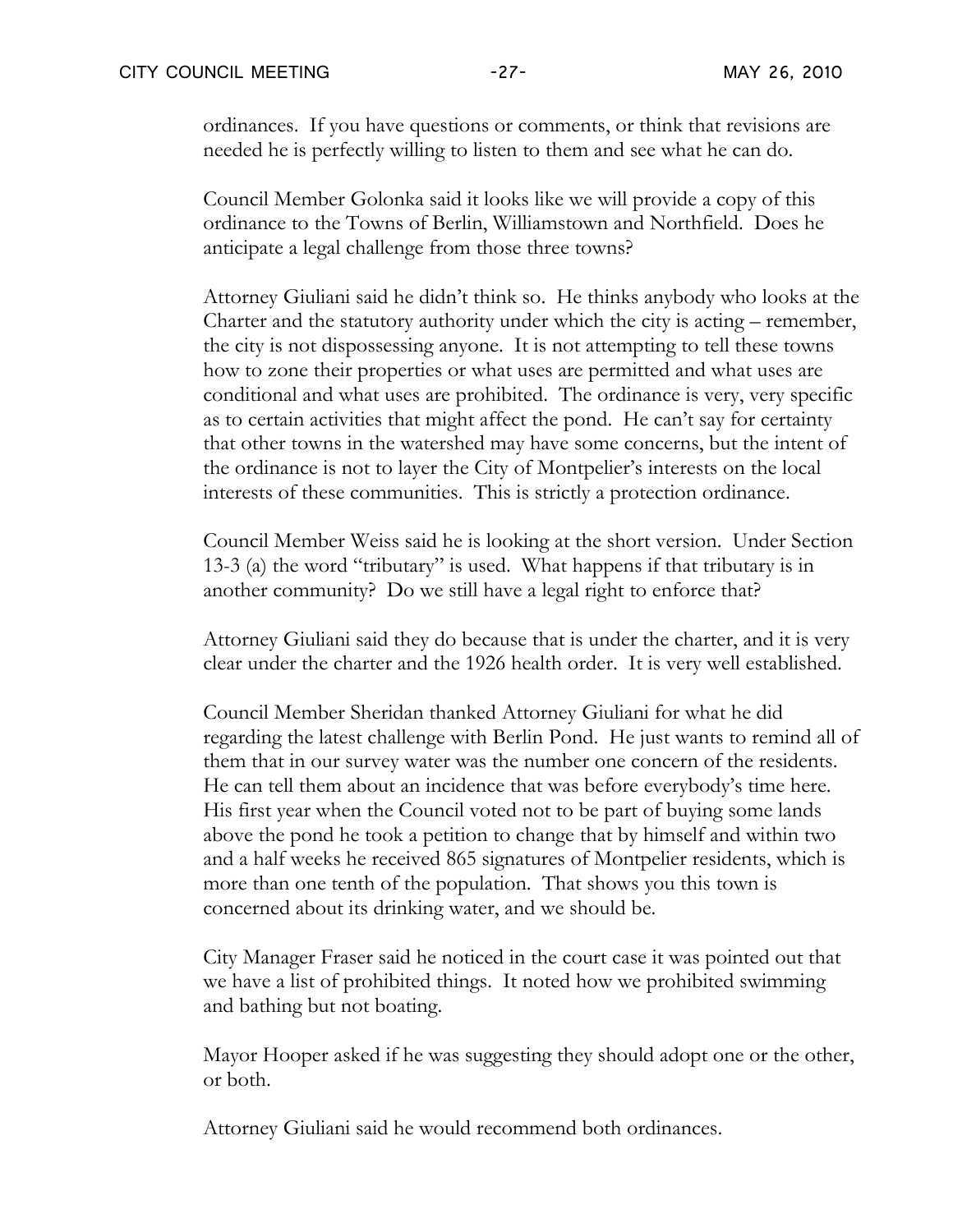Mayor Hooper said with regard to the source protection portion of this she is confused because she thought that by creating a source protection plan, which is what she presumed they did in the contract with Dufresne & Henry, and filing it with the state of Vermont that we succeeded in providing source protection, that it carries the weight of law.

Attorney Giuliani said it really doesn't. That source protection plan is designed to identify areas of risk and concern, to identify the nature and the extent of the water supply area; it is more of an analytical document. In and of itself it is not enforceable. If somebody parked a mobile home next to the pond and in lieu of a septic system the source protection plan that has been filed with the state wouldn't support an enforcement action because it is not an ordinance. It is not a law. It is not a local ordinance or regulation. It is not even a health order. Health orders can be enacted only by the Council and not by some document. The benefit of the plan is that it supports and justifies whatever action the Council wants to take as far as enacting these protective measures. It is the findings that back up the ordinance.

Council Member Weiss asked what the proper wording of the motion was.

Attorney Giuliani said if they are going to do this enactment as a combination of an ordinance and a health order some place embodied in this measure there are going to be some findings to support what you are doing. For a health order to exist there has to be a finding by the local Board of Health that a health hazard or health risk exists. By making those findings essentially you are incorporating the 2001 protection plan.

Mayor Hooper asked if they were finding prospectively that there be a health hazard if x, y and z happen.

Attorney Giuliani said they are saying if x, y and z occur there is likely to be a health hazard as a result.

Mayor Hooper said they would then have to act as the Board of Health and take action.

Attorney Giuliani replied yes, absolutely. This is the framework in which they would act.

Mayor Hooper said they would need to convene as the Board of Health and make some findings.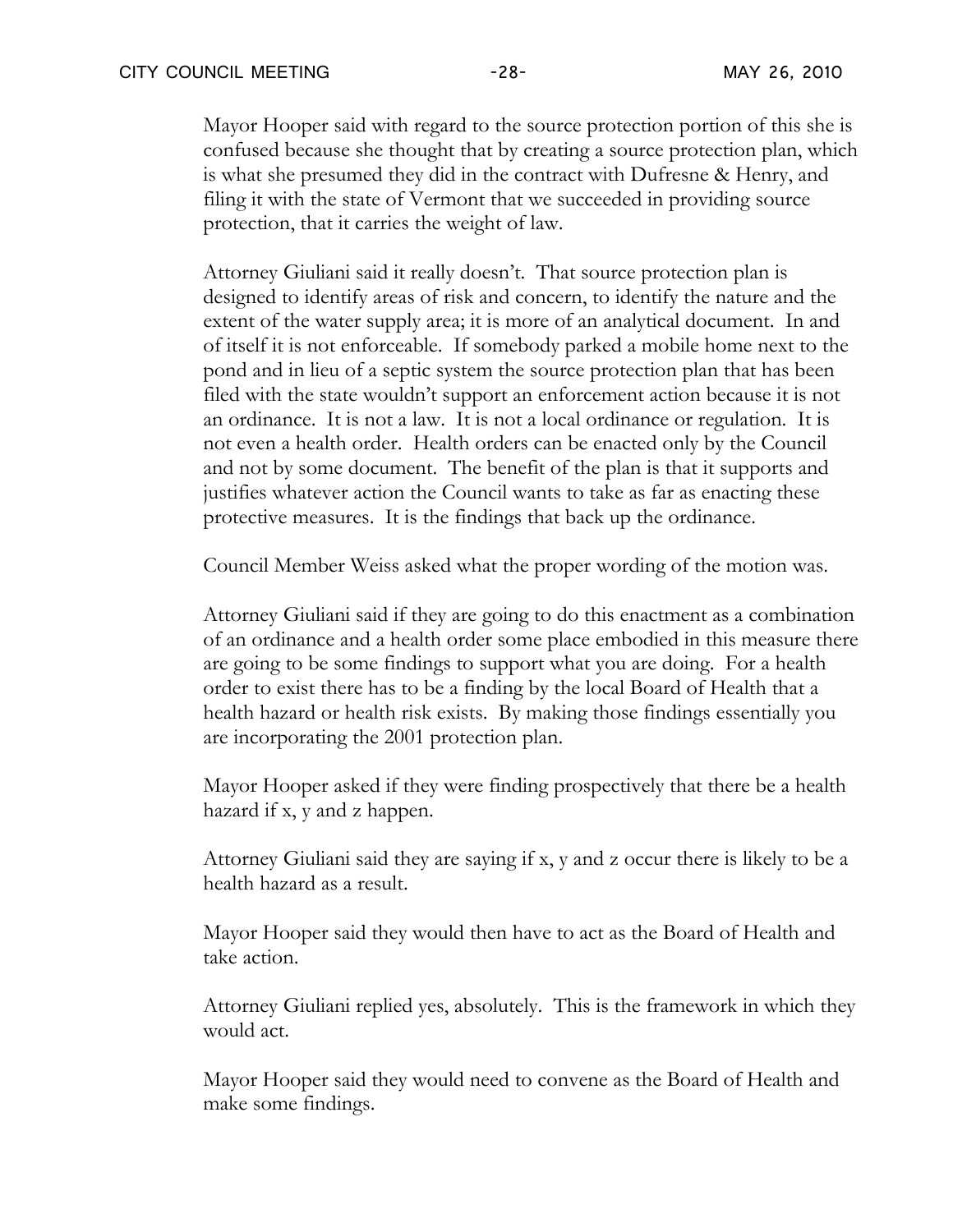Attorney Giuliani replied that is correct. Then, they would need to convene as a City Council and pass the ordinance.

City Manager Fraser said they should have draft findings for the Board of Health.

Mayor Hooper said she is trying to imagine what is in their ordinance book.

Attorney Giuliani said these are findings of support and everything would have to be Whereas clauses.

Council Member Hooper said in the short version in Section 13-2 it is called penalties and it says you are subject to arrest and/or ejectment therefore. Then, Section 13-3(b) also seems to be a penalty clause and he isn't sure that is a right forum for it.

Attorney Giuliani said there is a general penalty provision in the Code of Ordinances under Section 13-1. Section 13-3(b) elevates the violation to a misdemeanor as opposed to a civil penalty. He thinks they would want a misdemeanor with this.

Mayor Hooper told the Council they are reading this ordinance for the first time. There is a motion on the floor to conduct the first reading at the June  $9<sup>th</sup>$ council meeting. She called for a vote on the motion. The vote was 6-0, motion carried unanimously.

10-132. Update on District Energy Project.

Staff and Project Manager will provide the City Council with an update and recommendation on next steps with the District Heating Project.

Recommendation: Receive update, discussion , direction to staff..

10-133. EA Consultant

Staff and Project Manager will provide City Council with a recommendation for a firm to conduct an Environmental Assessment for the District Energy Project.

Recommendation: Receive recommendation, direction to staff.

These two agenda items were discussed together.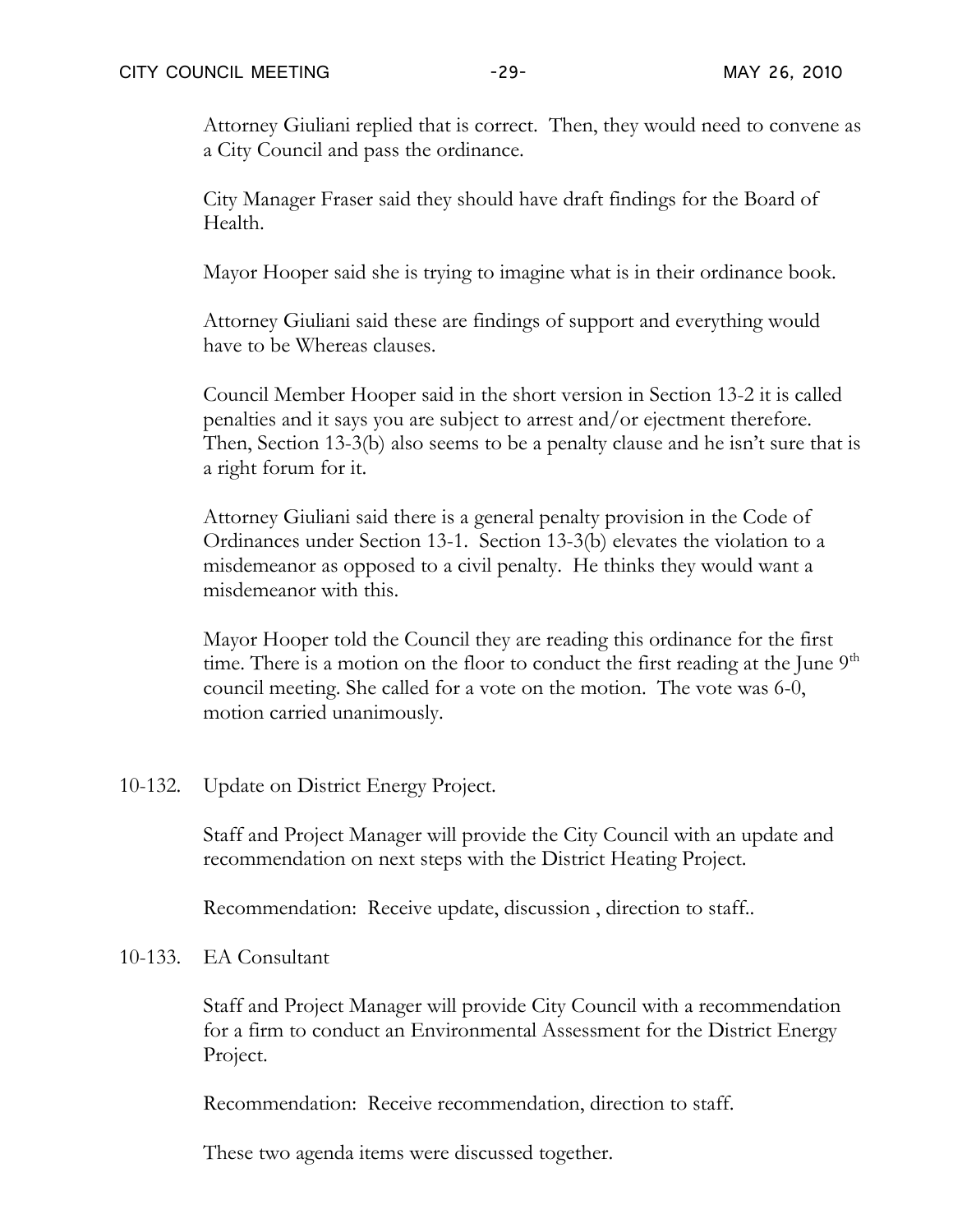Planning & Development Director Hallsmith introduced Harold Garabedian the new Project Manager. There have been a number of meetings over the last week about this project with the consulting firm Veolia. Today they spent a good portion of the afternoon interviewing environmental assessment consultants for the project, and there is a lot to report.

Harold Garabedian said part of the state capital bill was a provision to enable state government to enter into a Letter of Intent with Montpelier on this project. They met with the Commissioner of Buildings and General Services and reviewed the legislation and discuss a process they would go through. They have identified that vehicle in the Letter of Intent. They have scoped that out and are working with Veolia and others to develop a draft of that.

Working with Veolia they have identified what they think is a nice process to develop a performance based bid package and will put this out to prequalified bidders with the idea of trying to get the best price and to understand what it would cost to build a facility of this type. There are some initial numbers but they are all engineering estimates. The idea is to get some quotes from qualified bidders and competition in the process.

In terms of the environmental assessment consultants they have been pushing to get them on board and get the environmental assessment process moving. They did put an RFP out a while back and received five responses. They screened and interviewed three today and they think they have found a firm that will give them good service. Timeliness is important.

Planning & Development Director Hallsmith said the contract is a large contract; it is in the range between \$120,000 and \$150,000. Because of the time constraints they are under they are looking for the Council to give them the authorization to move forward with the contract negotiations and approve the environmental consultant.

Motion was made by Council Member Weiss, seconded by Council Member Sherman to authorize staff to move forward with the contract negotiations to hire an environmental assessment consultant.

Planning & Development Director said it was within the budgeted amount.

Mr. Garabedian added that it is a prerequisite of the grant. Gwen has negotiated the ability to look at the transit center and the environmental assessment along with this project to try to get some coordination of that effort and the two federal agencies have agreed to a process that will allow that.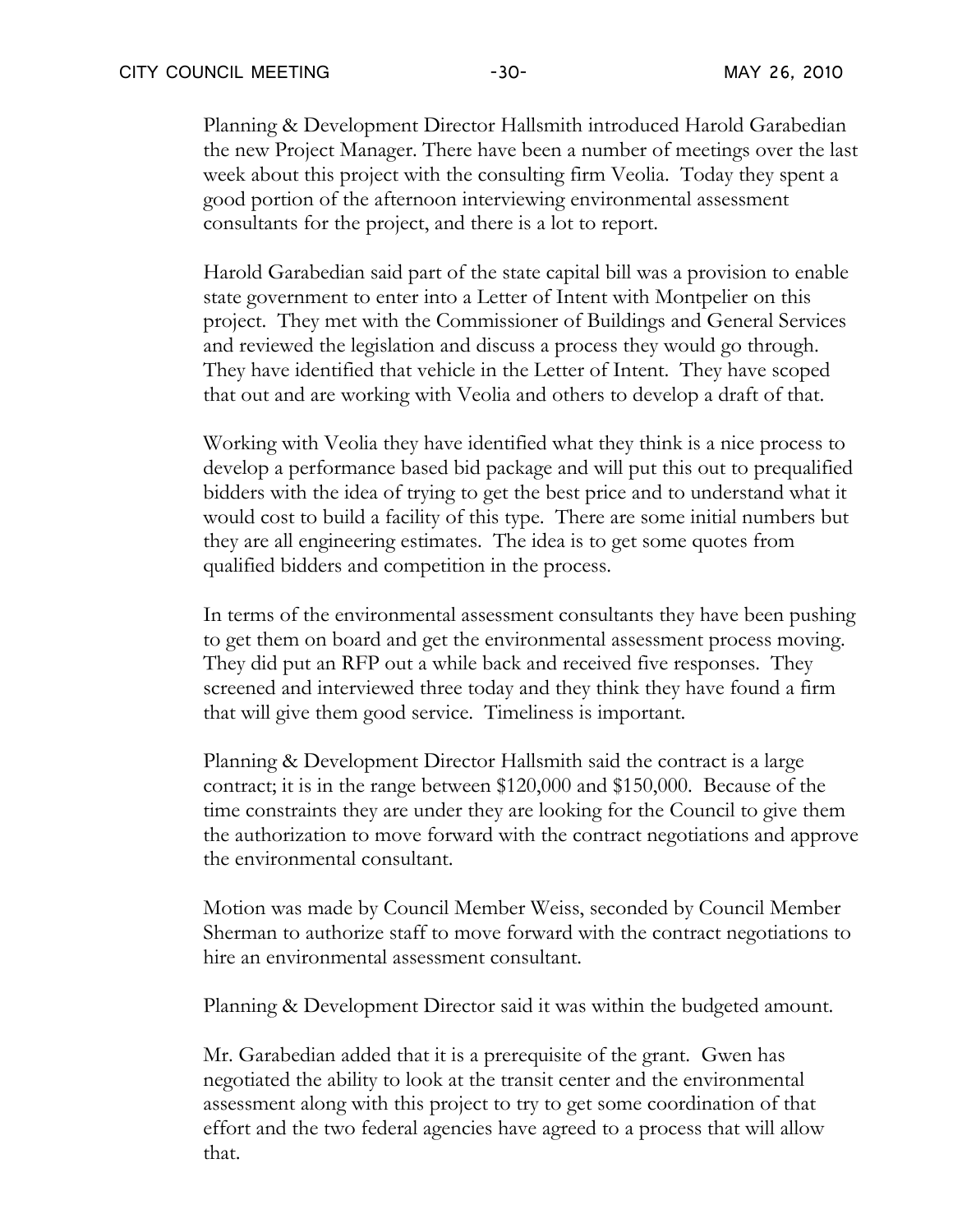Planning & Development Director Hallsmith said it makes that a very complex project. Combining the transit center and the energy plant might actually help us solve the parking problem that the energy plant creates. That might allow us to produce some more parking on top of the plant and mitigate the fact that it is going to eat up about 50 parking spaces.

Council Member Sherman asked if the loss of National Life as a participant impacted the project.

Planning & Development Director Hallsmith replied no. The way they structured the feasibility study was very conservative. The only clients on the plant are the state and the city. They aren't depending on any of the private sector to be participants to make this work, and that is one of the things that the feasibility study showed them which was encouraging. This can work with the grant and the cooperation of the state. Obviously, any private partners they can engage on the system will help. National Life is a little far away, across the river and up the hill, but it wasn't a critical piece of the equation. Interestingly enough, the stack that was required for the air quality constraints was the highest up on top of the National Life hill. You would have thought being on top of the hill it could have had a lower stack.

Council Member Weiss said there is a motion on the floor on one topic. Let's conclude that before we go further.

Mayor Hooper called for a vote on the motion. The vote was 6-0, motion carried unanimously.

Planning & Development Director Hallsmith said there would be a couple of Letters of Intent. One will be between the City of Montpelier and Veolia and one will be between the City of Montpelier and the State of Vermont. The goal of this process is to get clear right now at the outset of the environmental assessment that if we meet certain conditions that the state will be a partner. It's a little bit like a contract. It will spell out that if we achieve these energy costs and this level of capital improvement within these constraints that they will be the city's partner and sign on with the project. That is what the Capital Bill enabled and what they have now been given the go ahead by Commissioner Myers to draft. The lawyer they have working on this is Dick Saudek and they are hoping to have a draft out by next week because Veolia wants to have the kickoff meeting for the environmental assessment next week, and we need to understand a lot of the moving parts before they move forward with that. They are also going to need to do some preliminary design work on the transit center attachment to the energy plant because that is another factor in proceeding with the environmental assessment.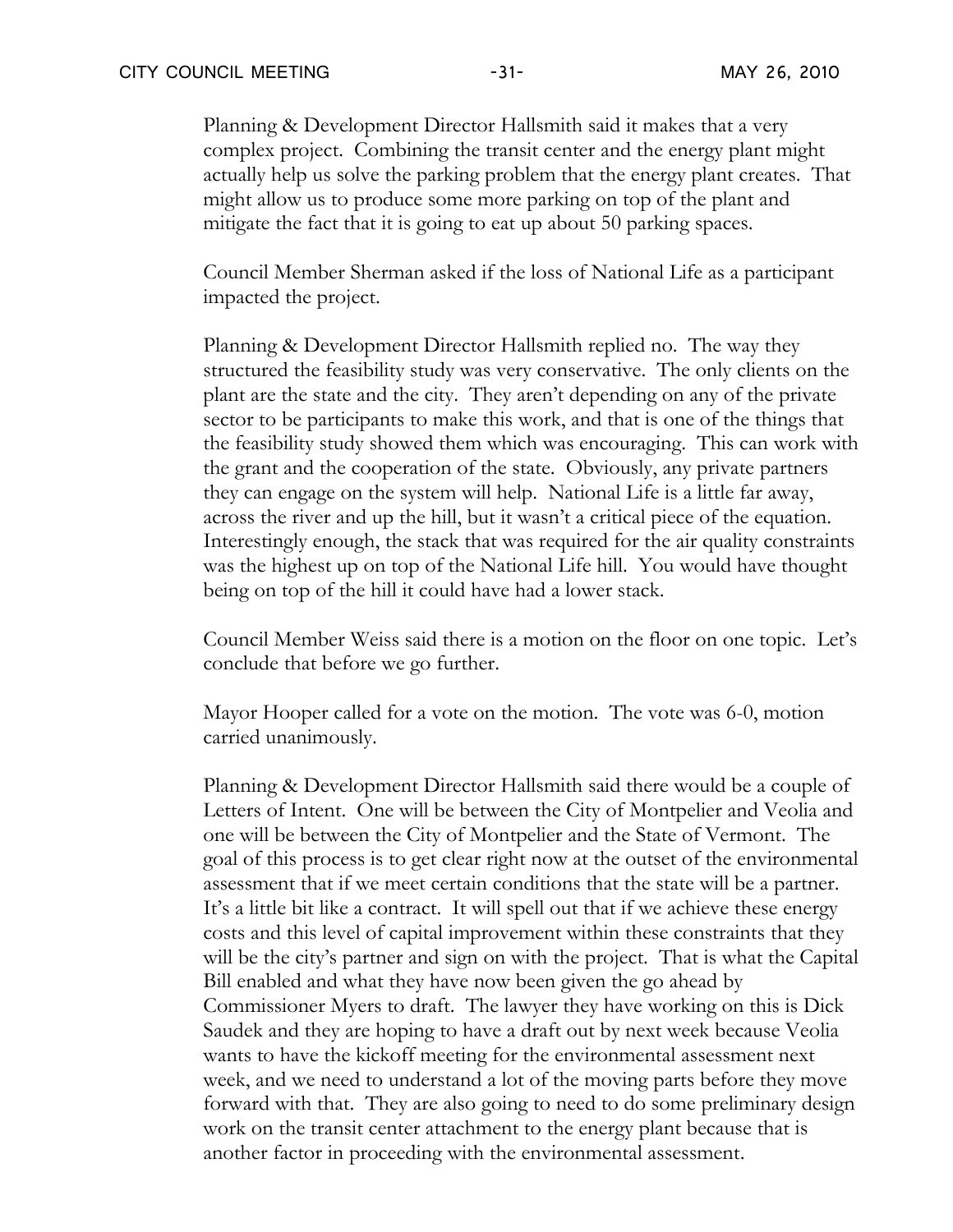Mayor Hooper said they aren't going to get a hard commitment from the state until the legislative session begins next year. Is that right?

Planning & Development Director Hallsmith replied that was correct.

Mr. Garabedian said the legislation is clear that they can only make this commitment of intent.

Mayor Hooper said there is no commitment of dollars to go forward with the construction.

Planning & Development Director Hallsmith said that is correct. They imagine they will forecast the dollars that will be involved on the state's part in the Letter of Intent because that is the target they are setting up to meet. If we bring in energy at this cost and keep the capital costs at this level, then they will be our partner. Actually, that is the heart of the negotiation with them and that is what they will be engaging in starting next week.

Mayor Hooper said she wanted to be clear that the Commissioner of Buildings cannot make a commitment of that magnitude without some legislative action.

Planning & Development Director Hallsmith said the Legislature did authorize him to enter into the Letter of Intent with the approval of the two committee chairs. The Letter of Intent is a little bit like the engagement and the commitment they will be receiving next year is the marriage, including the dowry. It's a serious engagement actually. The Letter of Intent is a serious move in that direction because it is a tentative commitment. Obviously, that commitment needs to be ratified by the General Assembly next year so they won't know what the state's commitment is until the end of the session. That puts us in a bit of a spot because we need to do the bond vote in November for a couple of reasons. One is that the authorization for the increased bond ceiling for the state at these lower rates under the American Recovery Act expires at the end of the year. If they want to take advantage of that low rate and get in under that higher debt ceiling with the bond bank we need to do it before the end of the year. The other reason is we are going to run out of money to continue with the planning and development of the project by November. They only have right now the bond vote and grant from the state to proceed with the environmental assessment with project management and all of the other costs there are moving forward. That means they can use that as the 50 percent match for DOE money and draw down that much money between now and November, but we are going to be done with all of that money by November. If they don't have the bond vote they won't have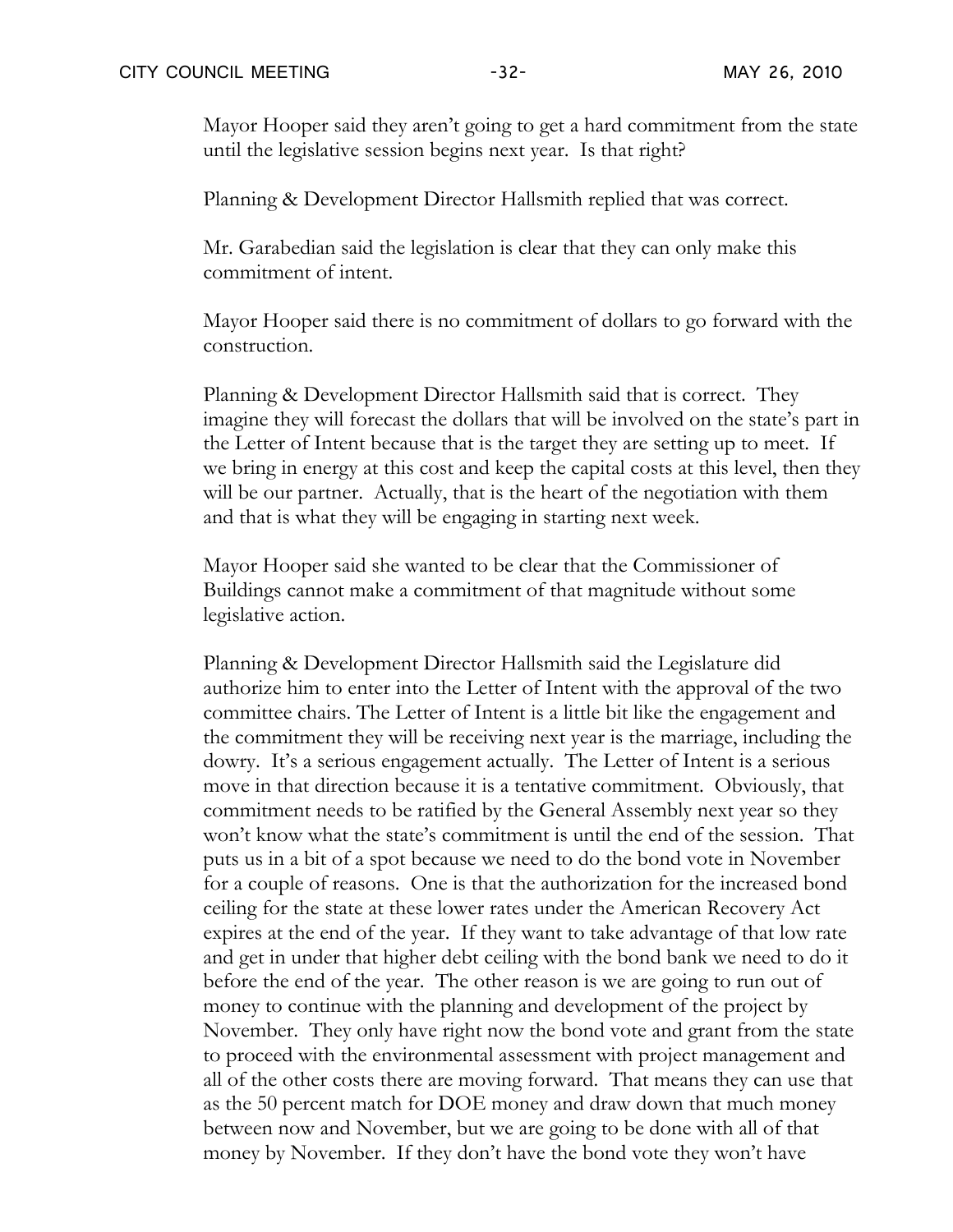money to continue.

There are two other legislative issues that they are going to need to put on the ballot in November. One is the charter change. We do need to do a charter amendment to start to sell energy. We have authority in our charter to sell water and provide sewer services in the district structure. They are not only going to need to establish the energy district, and the energy district has two purposes. One is the plant itself that will serve people on its pipes and the other purpose is the PACE or Clean Energy Assessment District where people will be able to use some of the bond funding that we raise to make renewable and energy efficiency improvements in their homes and pay it back as a payment on their tax bill over time and over the life of that improvement. What that means is that citizens throughout the city will be able to make energy improvements and use renewable energy even if they aren't on the plant. That is an important feature of the grant they received and of the energy program, but in order to enact that they do need to have the establishment of the district on the ballot like they would establish a water or sewer district. They need to have the charter change and a bond. There is a fairly ambitious ballot initiative for November and will be moving forward. That is part of Harold's responsibility to make sure people are educated on this and get all of the documentation in place so they know what the costs and impacts are by the time they need to vote.

The charter change requires a 60-day notice so it will have to be posted in September. The bond vote requires a 30-day notice which will have to be posted in October. When they were selecting the environmental assessment consultant they were giving them marching orders that they need to get the majority of the information to us by October so our citizens will know going into the process what the environmental impacts are and what we are doing to mitigate those impacts.

Council Member Hooper asked if we were telling the state that they are giving us the land for the plant in return for energy at a price.

Mr. Garabedian said it would specify all of those things. It would specify our relationship and the performance they would be willing to accept. A big piece of it will be the price of energy, the reliability of the energy but it will also spell out ownership and responsibilities.

Council Member Hooper asked if the city was expecting capital from them for the building of this.

Planning & Development Director Hallsmith replied yes.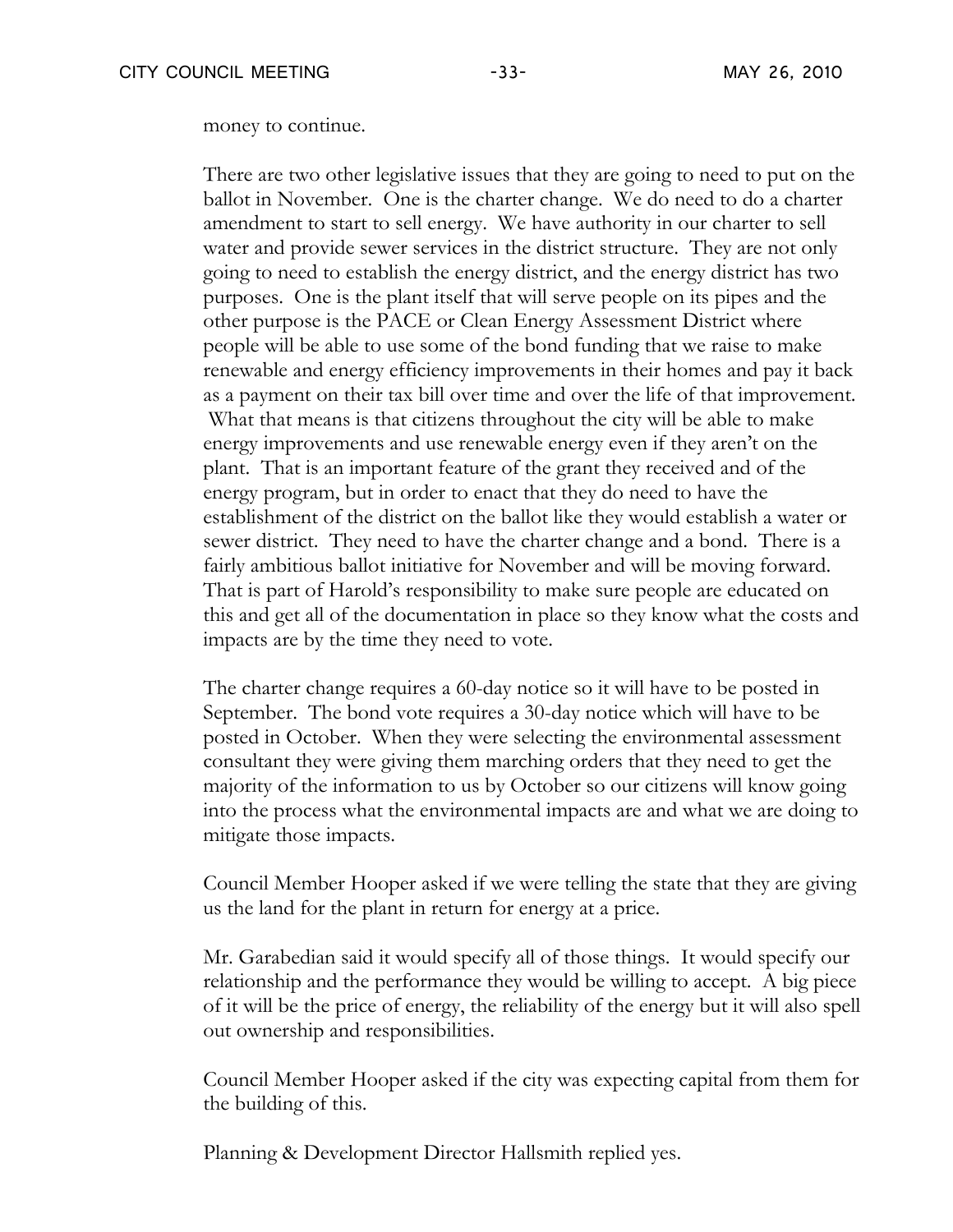Mr. Garabedian said they are going to have to make some choices in terms of what they are willing to accept. If they put capital in then their unit price of energy will be less so they are going to trading capital investment versus operating costs.

Planning & Development Director Hallsmith said what they committed in the grant application was a \$4 million capital contribution, and if they provide that then their cost of energy will be lowered. As it is, what they have been comparing is the cost of energy if they were to pursue the improvement themselves without partnering with the city with our grant and the cost of energy under our grant. With those considerations the cost they will pay for energy is lower by partnering with the city. Unfortunately, the cost of energy is not lower for them if they continue to ignore their capital requirements. Right now their cost of energy does not include the capital overhead essentially of this plant replacement so they don't have a sinking fund that is built into that price. They don't have a depreciation fund that is built into that price. The price is really the price of running this old plant which is about \$25 per thousand pounds of steam. Under the proposal the city has put forward with no capital investment on the part of the state that doubles; it increases to \$50 per thousand pounds of steam. That is with no capital investment on their part. It is essentially doubling their heating bill, but if they were to pursue the plant on their own with their own capital investment that would be even higher. In either case their price of energy is going up.

City Manager Fraser said in their meetings with the city they acknowledge they have this improvement they have to make.

Planning & Development Director Hallsmith said what they are up against is the deferred capital investment.

Council Member Hooper asked if the clean energy assessment district covers the entire state.

Planning & Development Director Hallsmith said that is what they are proposing.

Council Member Weiss said there is a whole political reality here. The bond vote with three parts to it has got to be simple. If we start to ask the Montpelier voters to approve a bond for \$20 million and all of a sudden say it is going to benefit communities x, y and z, and benefit the state, they aren't going to approve it. We need strategic planning right now. It is 60 days before November for a charter change and 30 days before November to begin the bond vote process which means all of these professionals need to have all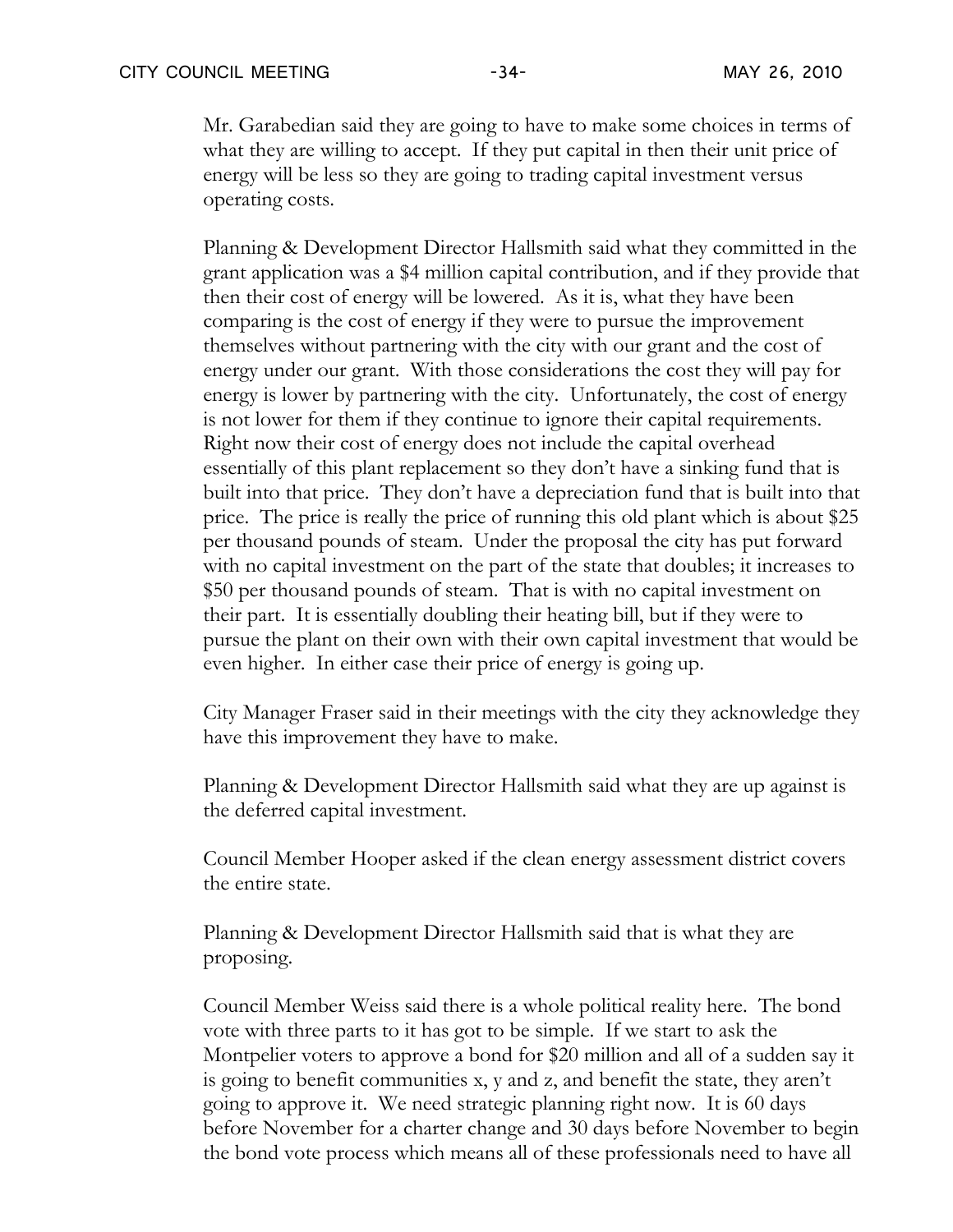of their work finished sometime in the middle of September. The Council needs to bend over backwards to make absolutely certain that this project is going to have a top priority.

Council Member Hooper asked if they needed public hearings for a ballot warning.

Planning & Development Director Hallsmith replied yes.

City Manager Fraser said there are different sets of hearings for a charter.

Planning & Development Director Hallsmith said the Planning Commission had a continuation of a hearing on the Master Plan and they have decided to post another hearing on all of the Master Plan changes for July 7<sup>th</sup>. That would be 30 days notice.

## 10-133. Council Reports

Council Member Sheridan said he wanted to sincerely and humbly apologize to his committee members for missing the water and sewer committee meeting.

Council Member Weiss reported that the Harry Sheridan Scholarship group met back in January. There were 13 student applicants from both U-32 and Montpelier High Schools and they interviewed 8 wonderful seniors. Within the scholarship details there are components that you have to be in the top 10 percent of the class, active participant in community and school activities. They interviewed eight and because the schools don't give out this information until graduation, this year the scholarship fund totaled \$24,000. One has to understand and appreciate what Mr. Sheridan did. That is \$24,000 a year for four years, so these students will get an x amount for four years in college.

Council Member Sherman said she attended the Planning Commission public hearings on the proposed Master Plan. Tom Golonka and Sarah Jarvis were present for the first one and of course the Mayor was present.

Council Member Jarvis said Jim Sheridan mentioned the six hour Senior Center meeting they attended on the  $13<sup>th</sup>$  of May. It was a great group of people. It was incredibly frustrating for her. It feels to her like there are some real important foundational questions that need to be answered quickly in order to move on with the Senior Center. The Senior Center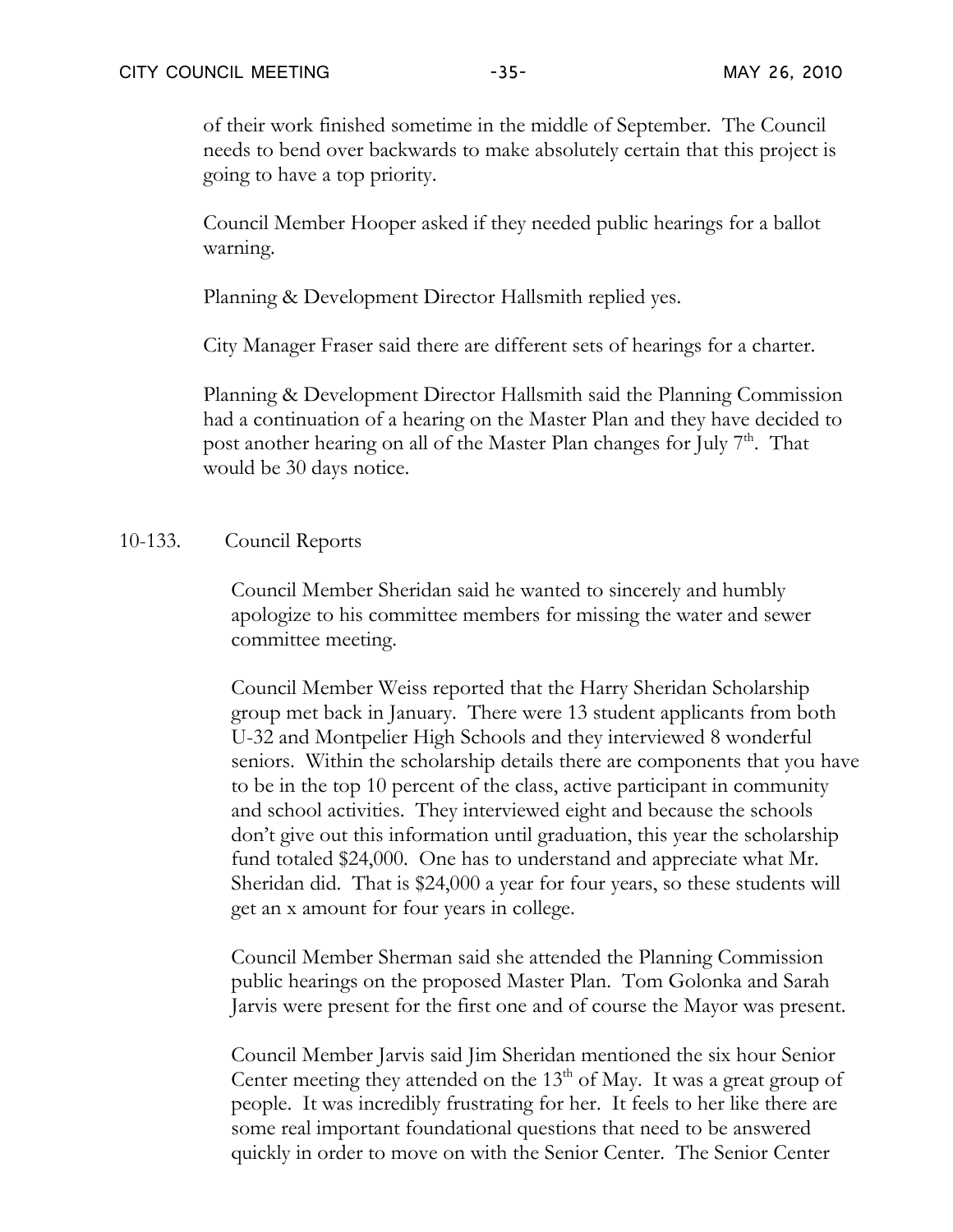has to decide so the facility committee can do what it needs to do. She doesn't know who is going to make these decisions, whether it is the Senior Activity Center Board or the Council or community. It seems before things progress much further there needs to be a decision made about whether the mission of the Senior Center is going to stay as it is, whether it remains as an activity center and a place for people to come and take classes and congregate, or whether it is an organization that needs to transform into a senior resource center. There was a great presentation from the REACH folks today and they are obviously looking to fill some of those needs in the community, but there is a certain sentiment in the community she has heard and expressed at the meeting that the city puts a lot of money into the Senior Center as it is and there are a lot of people who feel left out or feel they can't or don't want to be a part of the Senior Center but still feel like their needs and the needs of other seniors in the community need to be equally addressed as those who are participating in the classes, going on the trips, etc. The decision about the mission of the Senior Center itself, and if there is a decision to change it, how will that be carried out? Will there be a transformation of the activity center or just an opening of their doors to allow other organizations to come in and fill those needs? She feels these are really important questions they did not cover at the meeting. She would welcome anyone's thoughts or suggestions.

Assistant City Manager Hill said the Robert Carroll Report just came in on e-mail tonight and she will be putting it in the Council packets on Friday.

Council Member Jarvis said when they left people were planning the next meeting and she felt it wasn't even appropriate to do that without making some of these decisions.

Assistant City Manager Hill said they were referring to the Senior Center's Annual Meeting which is coming up on June  $16<sup>th</sup>$ .

Mayor Hooper said that group was a wide ranging group of people.

Council Member Jarvis agreed. It was the Montpelier Senior Activity Center, Council on Aging, REACH folks, City Staff and Meals on Wheels along with NECI. There are endless possibilities which are overwhelming in ways. There needs to be foundational decisions.

Assistant City Manager Hill said there definitely is a split in the citizenry of that group. There is one group that wants to go to a center and do classes and be physically and socially active. There is another group that feels we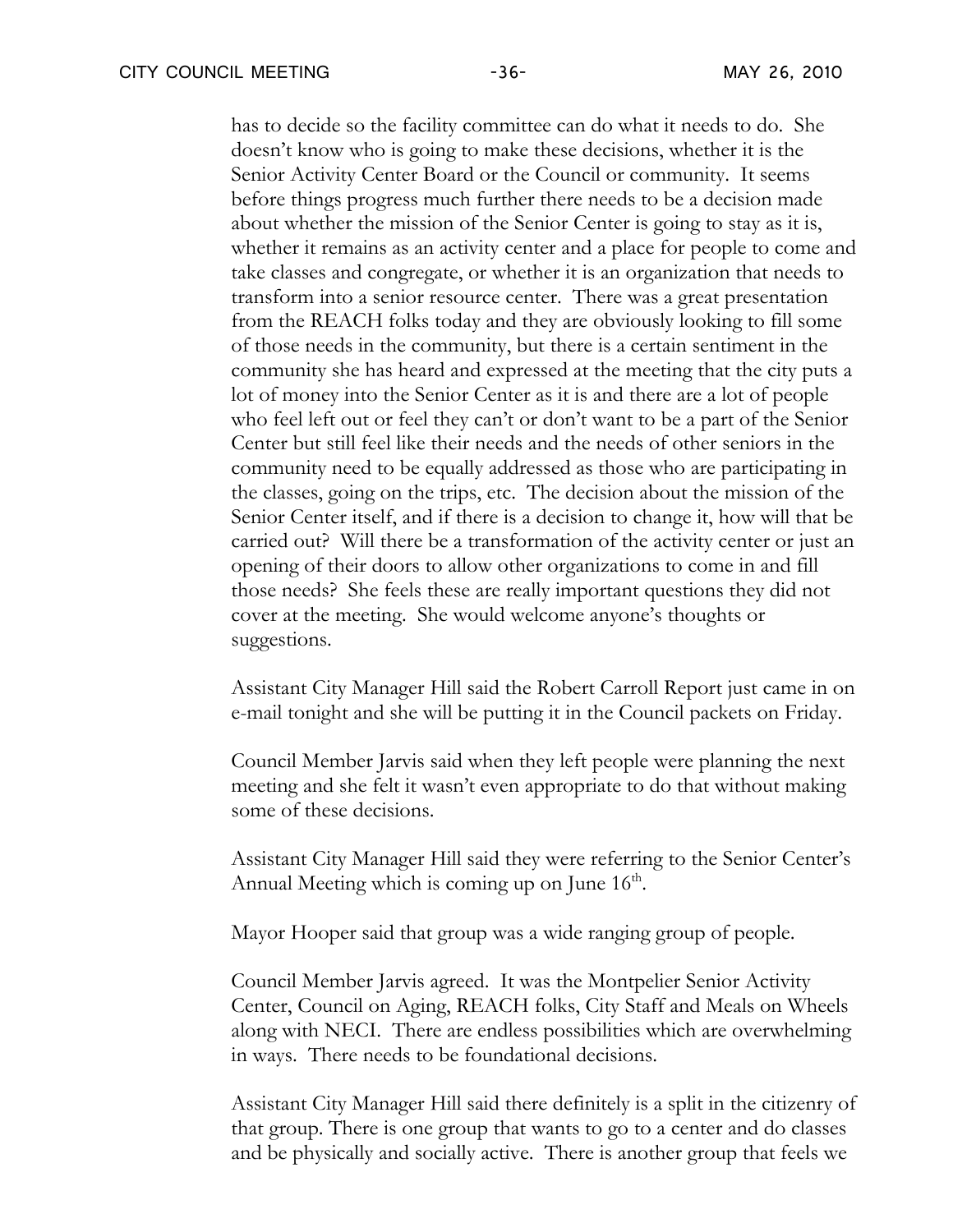as a community are not doing enough for people who have needs but in their own homes. The Meals on Wheels was a very big piece of this in feeling the city should be taking more of a responsibility. It is sort of similar to our teen groups. There are certain teen groups who love to come downstairs to the Basement and hang out; there are others who want a more physical active center where there is more going on. She thinks Council Member Jarvis is accurate in that there was a little bit of a pushback from the Senior Center group as they exist now saying that is not their mission. It is very obvious that right now all of the nonprofits are finding it hard and looking for funds.

Council Member Jarvis said in terms of the timeliness of these decisions the 58 Barre Street Facility Committee with Jeff Kantor has come up with numbers, and the development of the Senior Center portion on that building relies fairly significantly on a capital campaign that is going to be run by the Senior Center, but they cannot start that capital campaign until they have cemented their vision for the future. That capital campaign has got to be concluded by December of this year.

Assistant City Manager Hill encouraged all Council Members to participate in their Annual Meeting on June  $16<sup>th</sup>$ . It's at 1:00 P.M. after their luncheon at St. Augustine's Church.

City Manager Fraser said they need to be careful. We need to be careful we don't pigeon hole a group of people, whether they be seniors, teens, or anyone else into saying there is going to be one thing they are going to evolve into. The teens don't all like to do the same things. Some like to play sports; some like music; some like theater; some like to hang out and some like to get into trouble. There is no one solution. Everyone has different things they like to do. Just because you magically hit 50 or 60 you it doesn't mean you all want to do the same thing. We may have to say there is going to be a Senior Activity Center that provides this service, but the question is how do we develop an array of senior services and which ones should be public or private with churches, etc.? There is no way we are going to create one service entity that is going to meet the needs of all.

Council Member Jarvis said but they need to make that decision. There is any number of possibilities. Deciding the mission is going to change doesn't mean we hire a full time case manager. It could mean just dedicating a room at the Senior Center.

Council Member Weiss asked Council Member Jarvis who is going to be responsible for a capital campaign.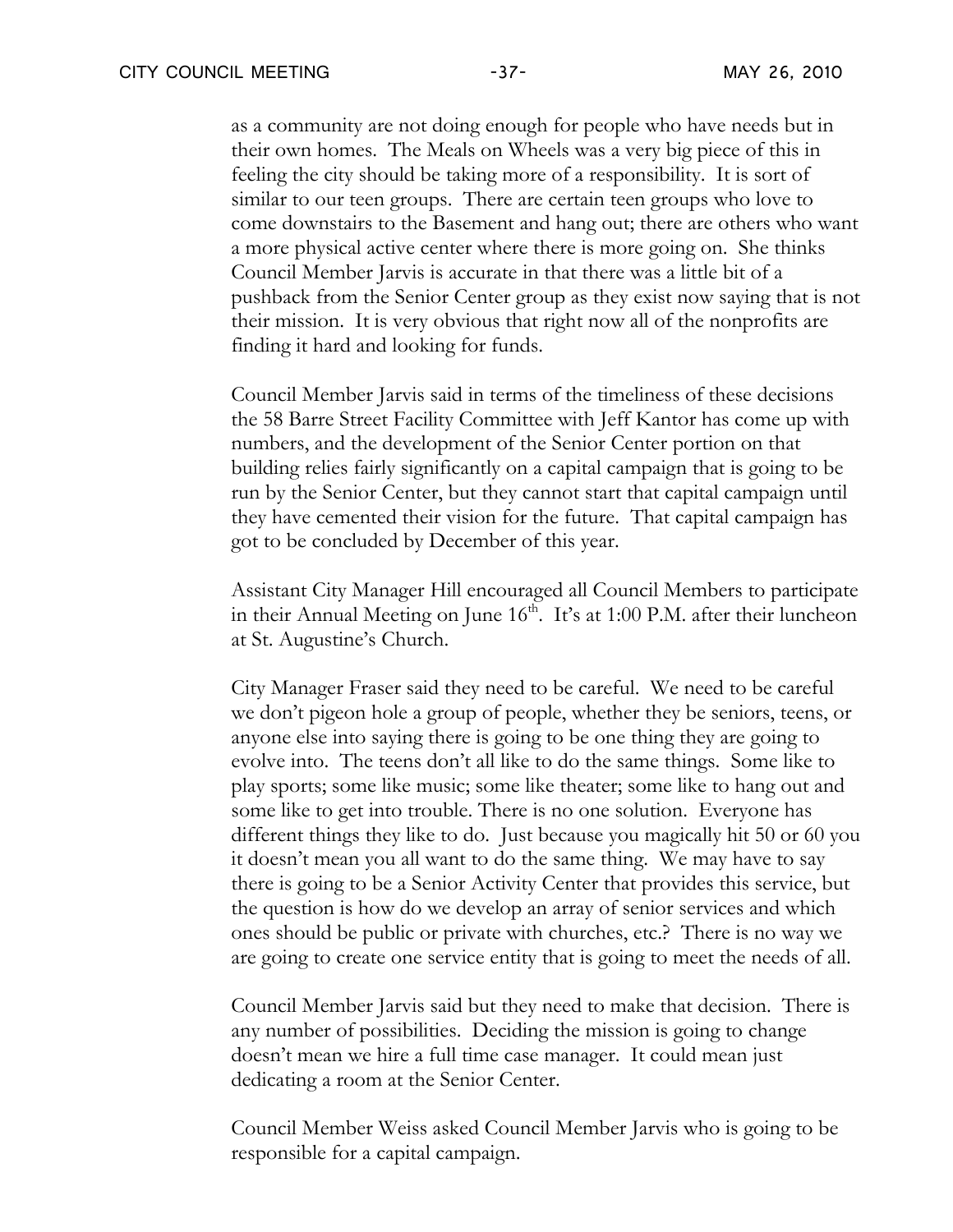Council Member Jarvis said the Senior Center. Their Advisory Board has designated a few people to engage in a campaign. They apparently have some fundraising software and folks identified who are in charge of it.

Assistant City Manager Hill said they have to come back to the Council to get the final approval to do it.

Council Member Weiss asked if this is a project that the city is going to support, or is the committee going to have to go out and get its own Section 501(3)(c) designation as a nonprofit?

Mayor Hooper said they understand that.

Council Member Sheridan said it can be done through the Montpelier Foundation without a 501(3)(c) designation.

Council Member Jarvis said the capital campaign would be for the building.

Mayor Hooper said she would suggest what she is hearing Council Member Jarvis say is they need some leadership on this.

Assistant City Manager Hill said this is part of the process that Garth Genge has been guiding them through.

Council Member Golonka reported that he and Council Member Weiss attended the first meeting of the new Public Safety Committee with representatives of Berlin, Montpelier, Barre and Barre Town. They decided the process would be that they would look at a potential optimal public safety view. They are having a meeting on June  $3^{rd}$  and have invited all of the City Managers from the four towns as well as all of the department heads from all of the towns for fire, ambulance, dispatch and police to get their opinion before they come up with a model. From there he anticipates they will then see if there are any cost savings relatively quickly or the ability to even move forward.

Council Member Hooper reported he attended the Water and Sewer Rate Committee meeting. They are looking at some interesting changes in the rate structure. They will have more information about that at the next Council meeting.